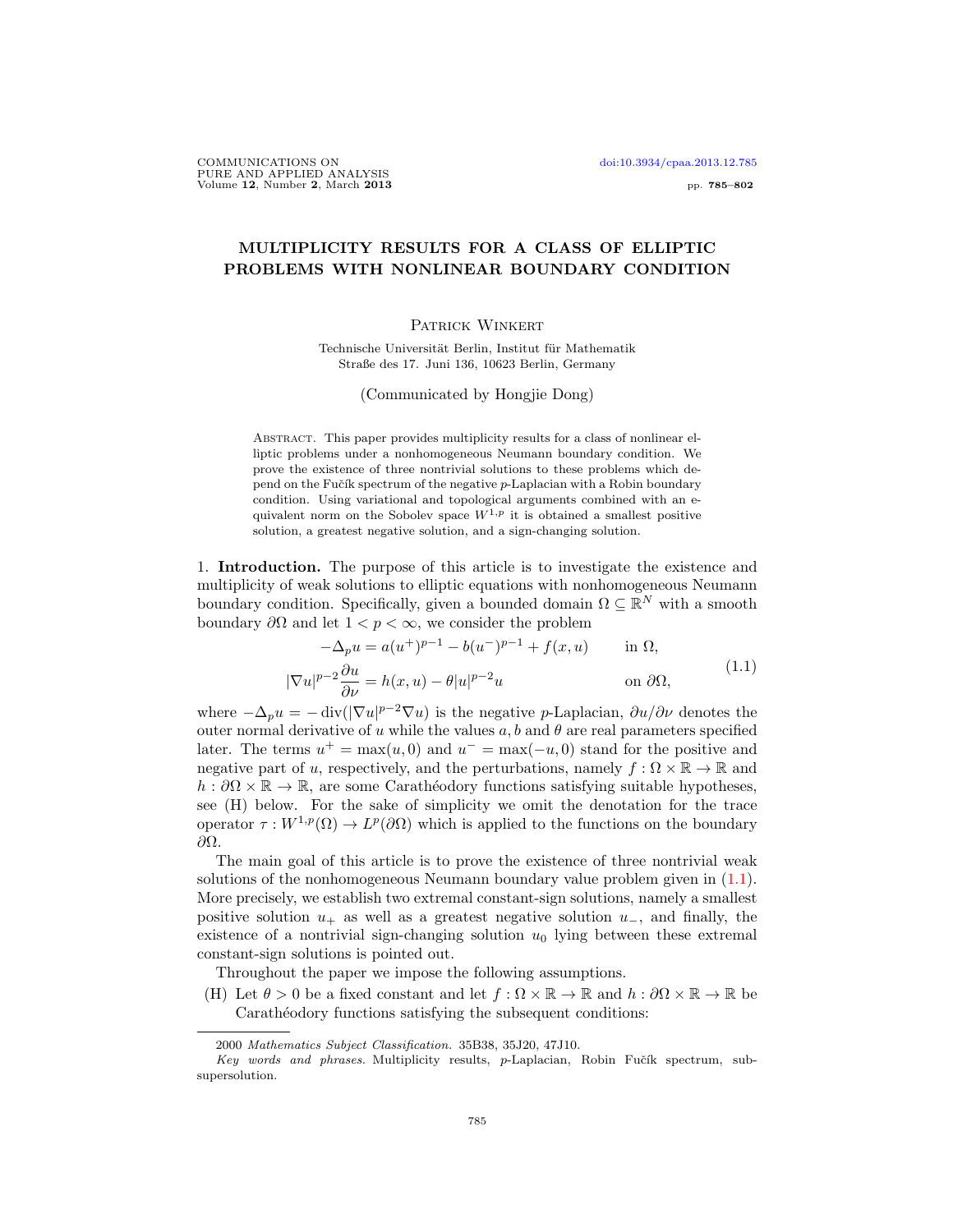$(H1)$  *f* is bounded on bounded sets. (H2)

$$
\lim_{|s| \to \infty} \frac{f(x, s)}{|s|^{p-2} s} = -\infty, \quad \text{uniformly with respect to a.a. } x \in \Omega.
$$

(H3)

$$
\lim_{s \to 0} \frac{f(x, s)}{|s|^{p-2}s} = 0, \quad \text{uniformly with respect to a.a. } x \in \Omega.
$$

- $(H4)$  *h* is bounded on bounded sets.
- (H5) There exists a number  $s_{\theta} > 0$  such that

$$
\frac{h(x,s)}{|s|^{p-2}s} < \theta, \quad \text{ for a.a. } x \in \partial\Omega \text{ and for all } |s| > s_{\theta}.
$$

(H6)

$$
\lim_{s \to 0} \frac{h(x, s)}{|s|^{p-2}s} = 0, \quad \text{uniformly with respect to a.a. } x \in \partial \Omega.
$$

(H7) h satisfies the condition

$$
|h(x_1, s_1) - h(x_2, s_2)| \le L\Big[|x_1 - x_2|^{\alpha} + |s_1 - s_2|^{\alpha}\Big],
$$

for all pairs  $(x_1, s_1), (x_2, s_2)$  in  $\partial\Omega \times [-K, K]$ , where K is a positive constant and  $\alpha \in (0, 1]$ .

By means of the hypotheses (H3) and (H6) we see at once that  $f(x, 0) = h(x, 0)$ 0 reasoning that  $u \equiv 0$  is a trivial solution of  $(1.1)$ . The condition  $(H7)$  is a Hölder continuity assumption which is needed to make use of the  $C^{1,\alpha}$ -regularity of Lieberman (see [\[20\]](#page-17-0)).

In a recent work of the author  $[32]$  there are shown multiplicity results to equations of the form

<span id="page-1-0"></span>
$$
-\Delta_p u = f(x, u) - |u|^{p-2}u \qquad \text{in } \Omega,
$$
  

$$
|\nabla u|^{p-2} \frac{\partial u}{\partial \nu} = a(u^+)^{p-1} - b(u^-)^{p-1} + g(x, u) \qquad \text{on } \partial\Omega,
$$
 (1.2)

where the solutions of  $(1.2)$  depend on the so-called Steklov Fučík spectrum of the negative  $p$ -Laplacian which was intensively treated by Martínez and Rossi in  $[22]$ . The novelty of this paper is on the one hand that the solutions of  $(1.1)$  depend on the Robin Fučík spectrum of  $-\Delta_p$  (see Section [2](#page-2-0) for a detailed introduction) and on the other hand we could drop a hypothesis on the function  $f : \Omega \times \mathbb{R} \to \mathbb{R}$ , which was required in [\[32\]](#page-17-1), namely

(A1) There exists a number  $\delta_f > 0$  such that  $\frac{f(x, s)}{|s|^{p-2} s} \ge 0$  for all  $0 < |s| \le \delta_f$  and for a.a.  $x \in \Omega$ .

Assumption  $(A1)$  means that the function f must change sign near zero. Now, we do not need this condition on  $f$ . Further, regarding the behaviour at infinity, the boundary function in [\[32\]](#page-17-1) has to satisfy the condition

(A2) 
$$
\lim_{|s| \to \infty} \frac{g(x,s)}{|s|^{p-2}s} = -\infty
$$
 uniformly with respect to a.a.  $x \in \partial\Omega$ .

We point out that we can replace  $(A2)$  by the weaker condition  $(H5)$ .

Another novelty is the usage of an equivalent norm on the space  $W^{1,p}(\Omega)$  obtained by Deng (see [\[12\]](#page-17-3)) which contains the norm  $\|\cdot\|_{L^p(\partial\Omega)}$  instead of  $\|\cdot\|_{L^p(\Omega)}$ . This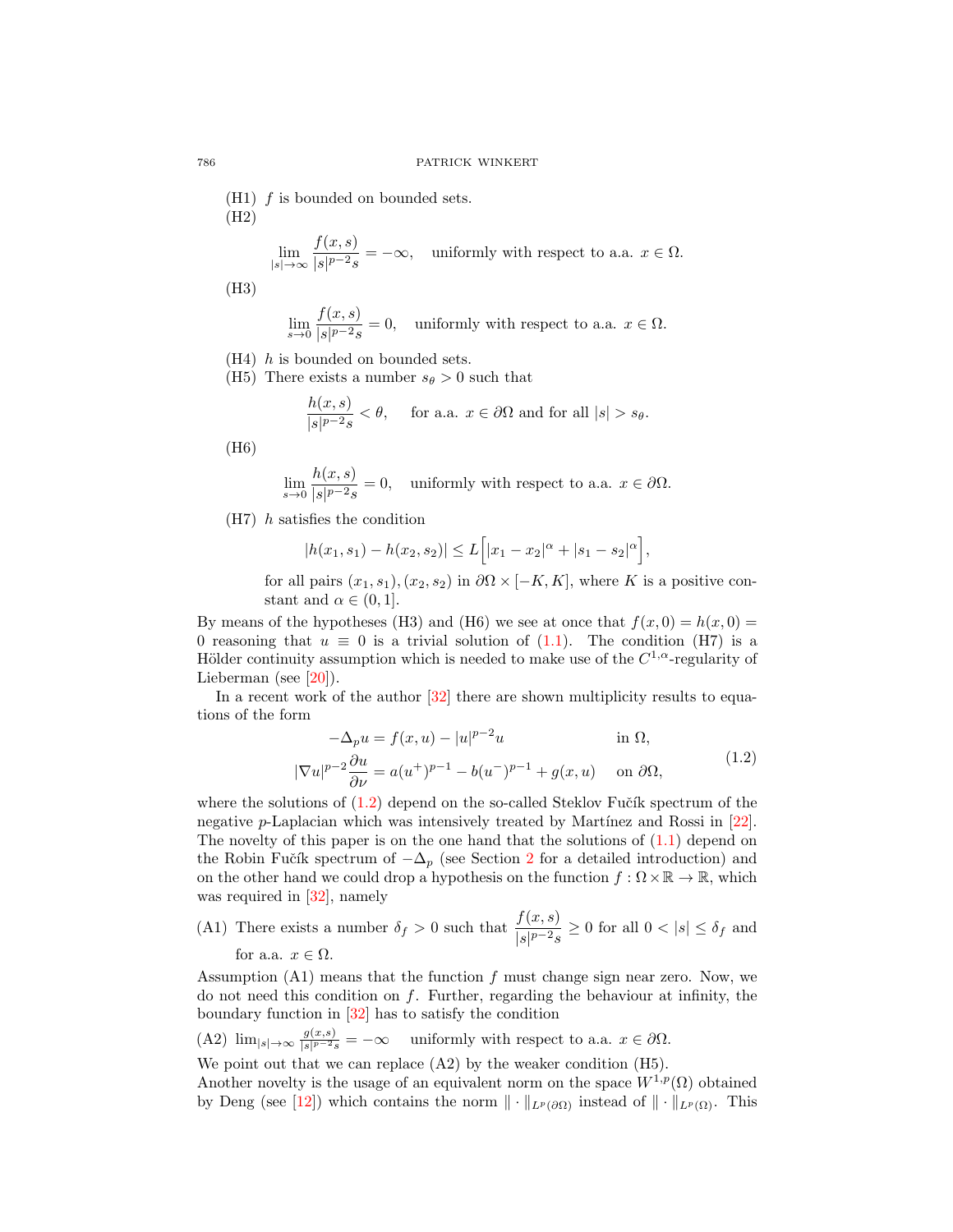ensures, in particular, that suitable energy functionals concerning problem [\(1.1\)](#page-0-0) (involving appropriate truncation functions to make sure the finiteness of the integrals) satisfy the coercivity and the Palais-Smale condition which is required in our approach. It should be mentioned that we do not need differentiability, polynomial growth, or some integral conditions on the mappings  $f$  and  $h$ . In order to prove our main results we make use of variational and topological tools, e.g. critical point theory, the mountain-pass theorem, the second deformation lemma and the so-called Robin Fučík spectrum of the negative  $p$ -Laplacian.

Elliptic equations with a nonhomogeneous Neumann boundary condition regarding existence and multiplicity of solutions were studied by a number of authors in the last years. Without guarantee of completeness we refer to the papers in [\[1\]](#page-16-0), [\[13\]](#page-17-4), [\[14\]](#page-17-5), [\[15\]](#page-17-6), [\[19\]](#page-17-7), [\[21\]](#page-17-8), [\[23\]](#page-17-9), [\[29\]](#page-17-10), [\[35\]](#page-17-11), and the references therein. With reference to homogeneous Neumann problems, multiple solution results can be found for example in  $[2]$ ,  $[4]$ ,  $[5]$  and  $[6]$ . In the Dirichlet case there also exists a number of publications according to the subject of multiplicity results, see e.g. in [\[9\]](#page-16-5), [\[10\]](#page-16-6), [\[11\]](#page-17-12), and [\[17\]](#page-17-13).

The paper is organized as follows. In Section [2](#page-2-0) we give the basic notations including the definition of a sub- and supersolution of  $(1.1)$ , we point out some recent results with regard to the Robin Fučík spectrum of the negative  $p$ -Laplacian and we consider a second auxiliary problem which is needed in our treatment. The third section is devoted to the proofs of the existence of specific sub- and supersolutions of  $(1.1)$  which leads to the existence of two ordered pairs of sub- and supersolution, one with positive sign and the other one with negative sign. Then, we can derive the existence of two constant-sign solutions thanks to the method of sub- and supersolution dealt in [\[7\]](#page-16-7). The existence of extremal constant-sign solutions, more exact a smallest positive solution and a greatest negative solution of  $(1.1)$ , is shown in Section [4](#page-7-0) using functional analytical arguments in association with the properties of the Robin Fučík spectrum of  $-\Delta_p$ . In the last section we prove the existence of a sign-changing solution applying the fact that every nontrivial solution between the obtained extremal constant-sign solution must be a sign-changing solution provided it is unequal to these extremal solutions. Variational and topological tools like the mountain-pass theorem, critical point theory and the second deformation lemma are found a use in this last section.

<span id="page-2-0"></span>2. Preliminaries. By  $L^p(\Omega)$ ,  $L^p(\partial\Omega)$  and  $W^{1,p}(\Omega)$  we denote the usual Lebesgue and Sobolev spaces with their norms  $\|\cdot\|_{L^p(\Omega)}, \|\cdot\|_{L^p(\partial\Omega)}$  and  $\|\cdot\|_{W^{1,p}(\Omega)}$ , respectively. Given  $\zeta > 0$  we introduce an equivalent norm on  $W^{1,p}(\Omega)$  given by

<span id="page-2-1"></span>
$$
||u||_{\zeta} = ||\nabla u||_{L^{p}(\Omega)} + \zeta ||u||_{L^{p}(\partial\Omega)}
$$
\n(2.1)

(see e.g. Deng [\[12\]](#page-17-3)). We say that  $u \in W^{1,p}(\Omega)$  is a weak solution of problem [\(1.1\)](#page-0-0) if

$$
\begin{aligned} &\int_{\Omega}|\nabla u|^{p-2}\nabla u\cdot\nabla vdx\\ &=\int_{\Omega}(a(u^+)^{p-1}-b(u^-)^{p-1}+f(x,u))vdx+\int_{\partial\Omega}(h(x,u)-\theta|u|^{p-2}u)v d\mu,\end{aligned}
$$

holds for all test functions  $v \in W^{1,p}(\Omega)$  while  $d\mu$  denotes the usual  $(N-1)$ dimensional surface measure. Further, the definition of weak sub- and supersolutions is required in our treatments. A function  $\underline{u} \in W^{1,p}(\Omega)$  is said to be a weak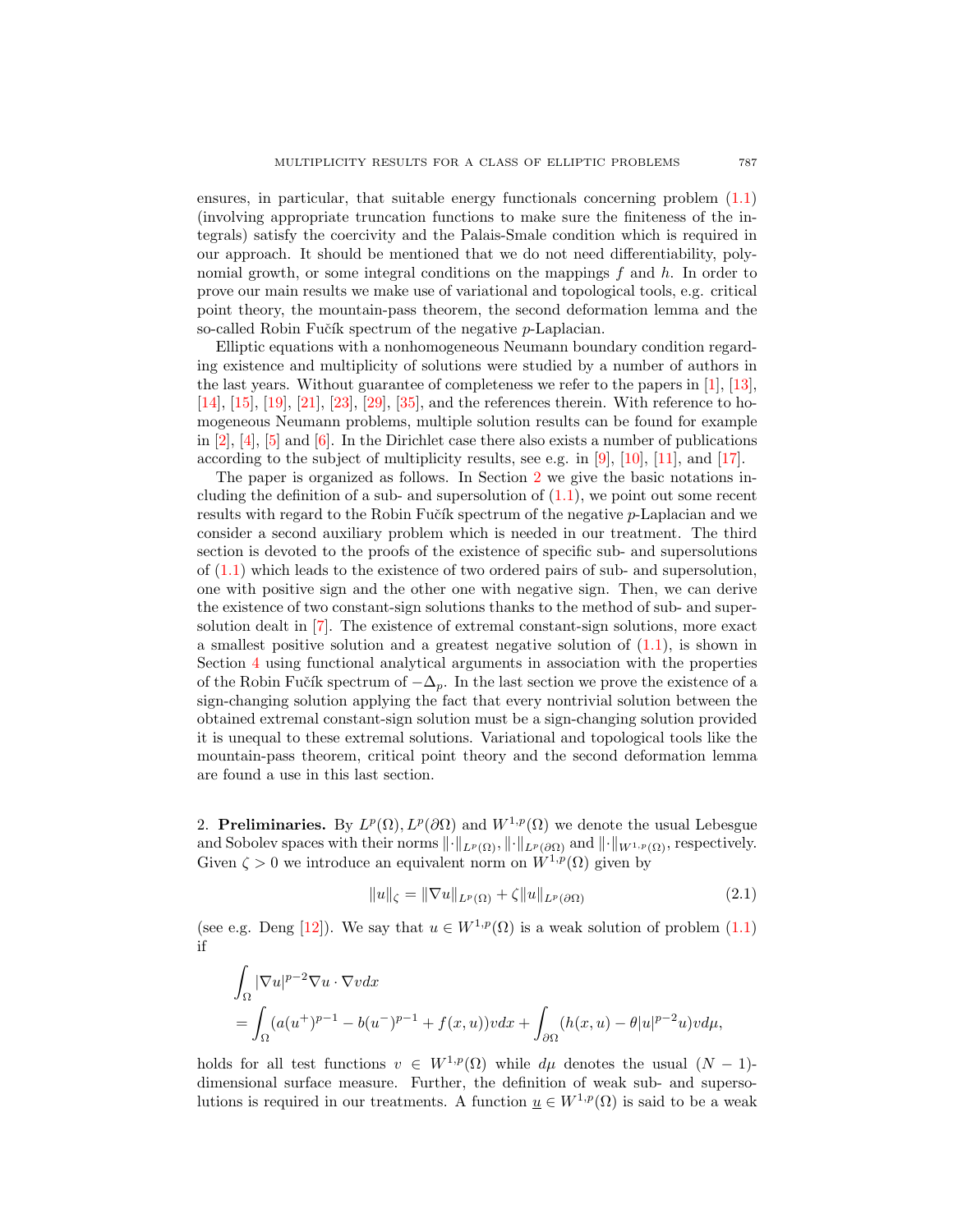subsolution of problem  $(1.1)$  if the inequality

$$
\int_{\Omega} |\nabla \underline{u}|^{p-2} \nabla \underline{u} \cdot \nabla v dx
$$
\n
$$
\leq \int_{\Omega} (a(\underline{u}^+)^{p-1} - b(\underline{u}^-)^{p-1} + f(x, \underline{u})) v dx + \int_{\partial \Omega} (h(x, \underline{u}) - \theta |\underline{u}|^{p-2} \underline{u}) v d\mu,
$$

is satisfied for all nonnegative test functions  $v \in W^{1,p}(\Omega)$ . Analogously, replacing '<u>u</u>' by ' $\overline{u}$ ' and ' $\leq$ ' by ' $\geq$ ', we obtain the definition of a weak supersolution of problem [\(1.1\)](#page-0-0). It is obvious that every weak solution is both a weak subsolution and a weak supersolution. As a consequence of the assumptions in (H) we get a helpful result stated above.

<span id="page-3-0"></span>**Corollary 2.1.** Under the hypothesis (H) for each  $\xi > 0$  there exist constants  $\chi_1, \chi_2 > 0$  such that, for all  $0 \leq |s| \leq \xi$ ,

$$
|f(x,s)| \leq \chi_1|s|^{p-1}, \text{ for a.a. } x \in \Omega, \quad |h(x,s)| \leq \chi_2|s|^{p-1}, \text{ for a.a. } x \in \partial\Omega.
$$

To be more precise, the growth conditions in Corollary [2.1](#page-3-0) come from the assumptions (H1), (H3), (H4) and (H6), respectively.

As mentioned in the Introduction, we need the properties of the Fučík spectrum of the negative p-Laplacian  $-\Delta_p$  with Robin boundary condition. This spectrum is defined as the set  $\widehat{\Sigma}_p$  of all pairs  $(a, b) \in \mathbb{R}^2$  such that

<span id="page-3-2"></span><span id="page-3-1"></span>
$$
-\Delta_p u = a(u^+)^{p-1} - b(u^-)^{p-1} \quad \text{in } \Omega,
$$
  

$$
|\nabla u|^{p-2} \frac{\partial u}{\partial \nu} = -\beta |u|^{p-2} u \quad \text{on } \partial \Omega,
$$
 (2.2)

is solved nontrivially meaning that  $u \in W^{1,p}(\Omega)$ ,  $u \not\equiv 0$ , and verifies the equality

$$
\int_{\Omega} |\nabla u|^{p-2} \nabla u \cdot \nabla v dx + \beta \int_{\partial \Omega} |u|^{p-2} uv d\mu = \int_{\Omega} (a(u^+)^{p-1} - b(u^-)^{p-1}) v dx, \tag{2.3}
$$

for all  $v \in W^{1,p}(\Omega)$ . In  $(2.2)$ , respectively  $(2.3)$ , the parameter  $\beta$  is supposed to be a fixed, nonnegative constant. If  $\beta = 0$ , [\(2.2\)](#page-3-1) reduces to the Fučík spectrum  $\Theta_p$  of the negative Neumann p-Laplacian (see [\[3\]](#page-16-8)). The special case  $a = b = \lambda$  leads to

<span id="page-3-3"></span>
$$
-\Delta_p u = \lambda |u|^{p-2}u \quad \text{in } \Omega, \qquad |\nabla u|^{p-2} \frac{\partial u}{\partial \nu} = -\beta |u|^{p-2}u \quad \text{on } \partial \Omega,
$$
 (2.4)

which is known as the Robin eigenvalue problem of the negative  $p$ -Laplacian. Problem  $(2.4)$  was studied in the important publication of Lê [\[18\]](#page-17-14) devoted to the eigenvalue problems for the negative  $p$ -Laplacian. In the Robin case he proved that the first eigenvalue  $\lambda_1$  of [\(2.4\)](#page-3-3) corresponding to the fixed value  $\beta$  is simple, isolated and it can be variationally characterized through

$$
\lambda_1 = \inf_{u \in W^{1,p}(\Omega)} \left\{ \int_{\Omega} |\nabla u|^p dx + \beta \int_{\partial \Omega} |u|^p d\mu : \int_{\Omega} |u|^p dx = 1 \right\}.
$$
 (2.5)

Moreover, the set of eigenvalues to  $(2.4)$  is closed (see [\[18,](#page-17-14) Theorem 5.9]). It is also known that the first eigenfunction  $\varphi_1$  associated to  $\lambda_1$  has constant sign in  $\Omega$  and every eigenfunction corresponding to an eigenvalue greater than  $\lambda_1$  has to change sign. As  $\varphi_1 > 0$  in  $\overline{\Omega}$  and  $\varphi_1$  belongs to  $C^{1,\alpha}(\overline{\Omega})$  for some  $0 < \alpha < 1$  it follows that  $\varphi_1 \in \text{int}(C^1(\overline{\Omega})_+)$  where  $\text{int}(C^1(\overline{\Omega})_+)$  denotes the interior of the positive cone  $C^1(\overline{\Omega})_+ = \{u \in C^1(\overline{\Omega}) : u(x) \geq 0, \forall x \in \Omega\}$  in the Banach space  $C^1(\overline{\Omega})$ , which is nonempty and given by

<span id="page-3-4"></span>
$$
int(C^1(\overline{\Omega})_+) = \left\{ u \in C^1(\overline{\Omega}) : u(x) > 0, \forall x \in \overline{\Omega} \right\}.
$$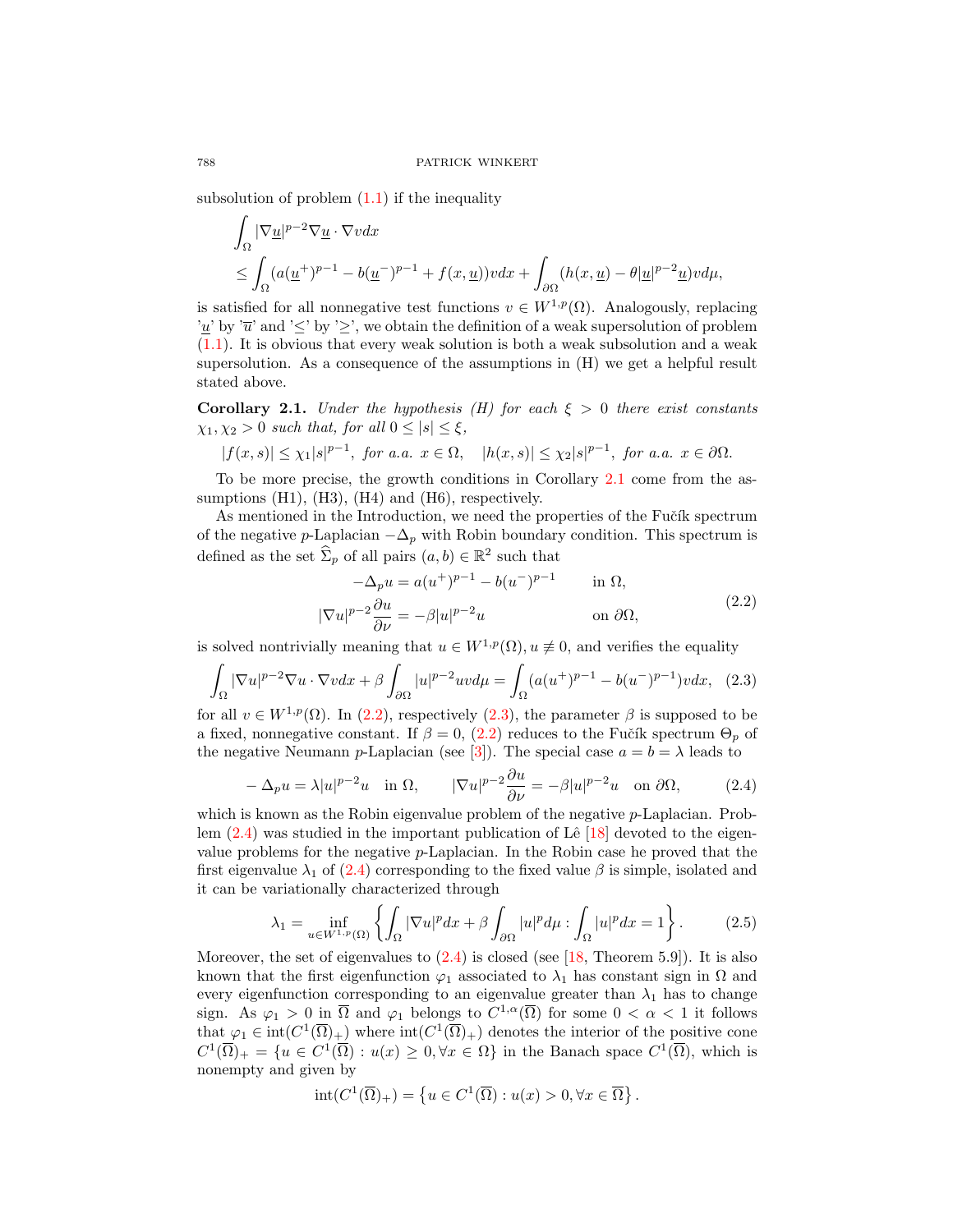<span id="page-4-1"></span>**Remark 2.2.** If  $\lambda_1^{(\beta)}$  is the first eigenvalue of the Robin eigenvalue problem [\(2.4\)](#page-3-3) corresponding to the fixed value  $\beta > 0$  and if  $\theta$  is a real parameter satisfying  $0 < \theta <$ β, then we see from [\(2.5\)](#page-3-4) that  $\lambda_1^{(\beta)} \geq \lambda_1^{(\theta)}$  where  $\lambda_1^{(\theta)}$  is the first eigenvalue of [\(2.4\)](#page-3-3) concerning the value  $\theta$ . This note is required in the end of the proof of Theorem [4.1](#page-8-0) demonstrating the existence of extremal constant-sign solutions of  $(1.1)$ .

Let us turn back to the Robin Fučík spectrum which was recently studied in [\[24\]](#page-17-15) through a variational approach using a mountain-pass procedure. More precisely, it was shown that  $\hat{\Sigma}_p$  contains a first nontrivial curve C which can be expressed as

$$
\mathcal{C} = \{ (s + c(s), c(s)), (c(s), s + c(s)) : s \ge 0 \},\tag{2.6}
$$

where  $c(s)$  is given by

<span id="page-4-3"></span><span id="page-4-0"></span>
$$
c(s) = \inf_{\gamma \in \Gamma} \max_{u \in \gamma[-1, +1]} \tilde{J}_s(u),
$$

with

$$
\Gamma = \{ \gamma \in C([-1, 1], S) : \gamma(-1) = -\varphi_1 \text{ and } \gamma(1) = \varphi_1 \}. \tag{2.7}
$$

Here,  $\tilde{J}_s$  is equal to the restriction of the C<sup>1</sup>-functional  $J_s: W^{1,p}(\Omega) \to \mathbb{R}$  defined by

$$
J_s(u) = \int_{\Omega} |\nabla u|^p dx + \beta \int_{\partial \Omega} |u|^p d\mu - s \int_{\Omega} (u^+)^p dx
$$

to the  $C^1$ -submanifold

$$
S = \left\{ u \in W^{1,p}(\Omega) : \int_{\Omega} |u|^p dx = 1 \right\}
$$
 (2.8)

of  $W^{1,p}(\Omega)$ . This first nontrivial curve stated in  $(2.6)$  is Lipschitz continuous, decreasing and its asymptotic behavior can be described by

<span id="page-4-2"></span>
$$
\lim_{s \to +\infty} c(s) = \begin{cases} \lambda_1 & \text{if } p \le N \\ \overline{\lambda} & \text{if } p > N \end{cases}
$$

where

$$
\overline{\lambda} = \inf_{u \in L} \max_{r \in \mathbb{R}} \frac{\int_{\Omega} |\nabla(r\varphi_1 + u)|^p dx + \beta \int_{\partial \Omega} |r\varphi_1 + u|^p d\mu}{\int_{\Omega} |r\varphi_1 + u|^p dx},
$$

with

 $L = \{u \in W^{1,p}(\Omega) : u \text{ vanishes somewhere in } \overline{\Omega}, u \neq 0\}$ 

(see [\[24,](#page-17-15) Proposition 4.2 and Theorem 4.3]). With the help of this first nontrivial curve, we can formulate our last hypothesis on the given data in [\(1.1\)](#page-0-0).

(H8) Let  $\beta$  be chosen such that  $0 < \theta < \beta$  and let  $(a, b) \in \mathbb{R}^2_+$  be above the first nontrivial curve C of the Fučík spectrum  $\widehat{\Sigma}_p$  constructed in [\[24\]](#page-17-15).

In case  $a = b = \lambda$  condition (H8) reduces to the assumption that the value  $\lambda$  is strictly greater than  $\lambda_2$  being the second eigenvalue of the Robin eigenvalue problem of  $-\Delta_p$  because of the fact that the point  $(\lambda_2, \lambda_2)$  belongs to  $\widehat{\Sigma}_p$ . In [\[24\]](#page-17-15) a variational characterization of this eigenvalue is obtained by the representation

$$
\lambda_2 = \inf_{\gamma \in \Gamma} \max_{u \in \gamma[-1,1]} \left[ \int_{\Omega} |\nabla u|^p dx + \beta \int_{\partial \Omega} |u|^p d\sigma \right].
$$

For a detailed summary about the Fučík spectrum of the negative p-Laplacian with different boundary conditions we refer to the recent overview article in [\[25\]](#page-17-16).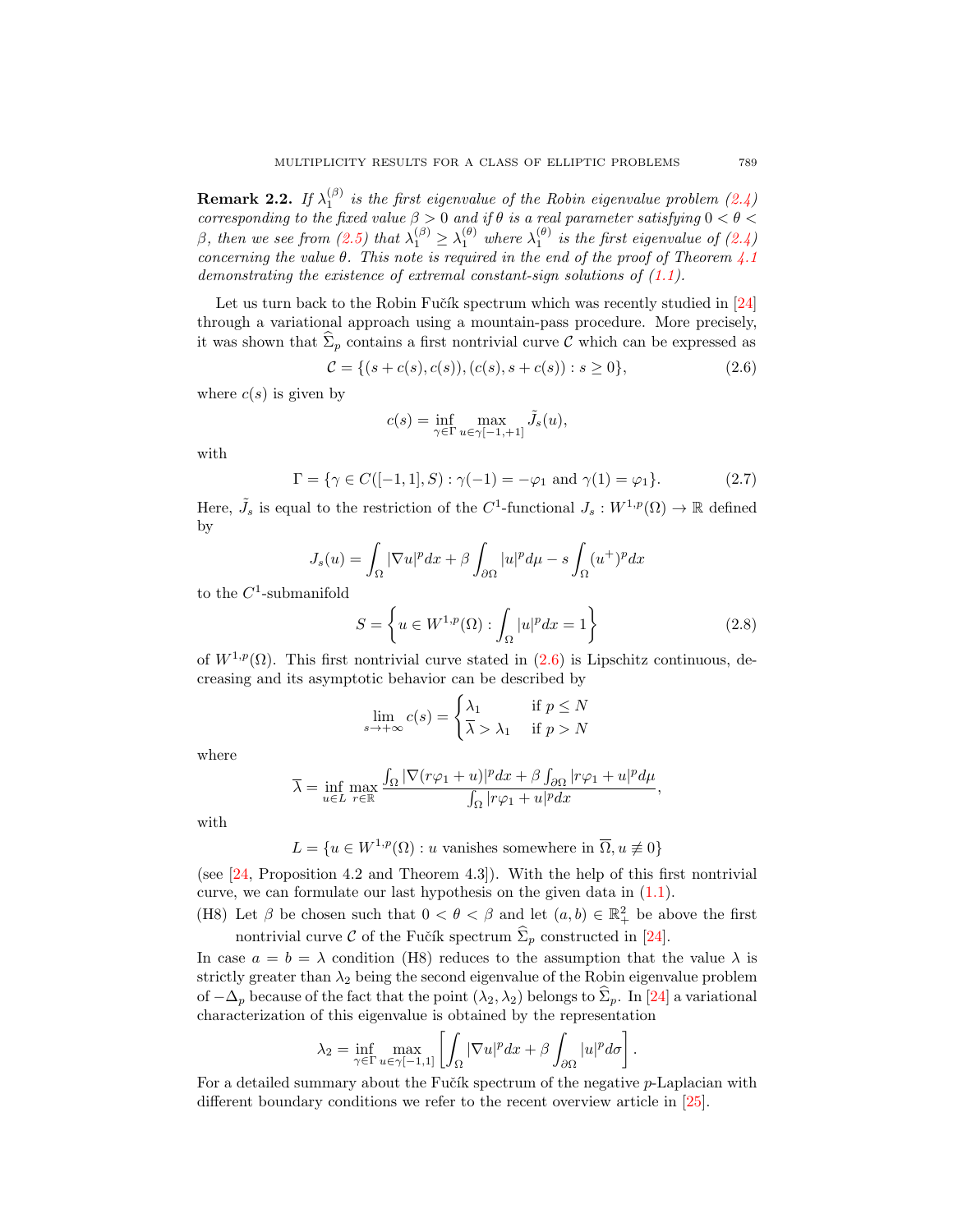A second problem which plays an important part in our treatment is the subsequent boundary value problem

$$
-\Delta_p u = -|u|^{p-2}u + 1 \quad \text{in } \Omega, \qquad |\nabla u|^{p-2} \frac{\partial u}{\partial \nu} = 1 \quad \text{on } \partial \Omega, \tag{2.9}
$$

which means that

<span id="page-5-1"></span><span id="page-5-0"></span>
$$
\int_{\Omega} |\nabla u|^{p-2} \nabla u \cdot \nabla v dx = -\int_{\Omega} (|u|^{p-2}u - 1)v dx + \int_{\partial \Omega} v d\mu \tag{2.10}
$$

is fulfilled for every test function  $v \in W^{1,p}(\Omega)$ . From the classical existence theory we infer the existence of a weak solution of problem  $(2.9)$ . Testing  $(2.10)$  with  $v = e_1 - e_2$ , where  $e_1, e_2 \in W^{1,p}(\Omega)$  are two weak solutions of  $(2.10)$ , we get the uniqueness. Denote by  $e \in W^{1,p}(\Omega)$  the unique weak solution of [\(2.9\)](#page-5-0), we see at once that e must be nonnegative (testing with  $v = e^-$ ). Further, we obtain  $e \in L^{\infty}(\Omega)$  (see [\[31,](#page-17-17) Theorem 4.1] or [\[33,](#page-17-18) Corollary 1.2]) and from the regularity results of Lieberman [\[20\]](#page-17-0) it follows  $e \in C^{1,\alpha}(\overline{\Omega})$  with  $\alpha \in (0,1)$ . Taking [\(2.9\)](#page-5-0) into account we have

$$
\Delta_p e = |e|^{p-2}e - 1 \le e^{p-1} \quad \text{a.e. in } \Omega.
$$

Defining  $\beta : [0, \infty) \to \mathbb{R}$  through  $\beta(s) = s^{p-1}$  for  $s > 0$  we may apply Vázquez's strong maximum principle (see [\[27,](#page-17-19) Theorem 5]) to get  $e(x) > 0$  for all  $x \in \Omega$ . Fixing  $x_0 \in \partial\Omega$  such that  $e(x_0) = 0$  and using again Vázquez's strong maximum principle we conclude that  $\partial u/\partial v(x_0) < 0$ . From the boundary condition in [\(2.9\)](#page-5-0) we obtain  $|\nabla u|^{p-2}\partial u/\partial \nu(x_0) = 1$  which is a contradiction. Hence,  $e(x) > 0$  in  $\overline{\Omega}$ guaranteeing  $e \in \text{int}(C^1(\overline{\Omega})_+).$ 

3. Existence of sub- and supersolutions. In this section we provide the existence of some pairs of weak sub- and supersolutions of our problem  $(1.1)$ . Here and in the rest of the paper we denote by  $\varphi_1$  the first eigenfunction of the Robin eigenvalue problem [\(2.4\)](#page-3-3) corresponding to the first eigenvalue  $\lambda_1$  related to the fixed parameter  $\beta$ . The function e stands for the unique weak solution of problem [\(2.9\)](#page-5-0). The main result in this section is the following.

<span id="page-5-3"></span>**Lemma 3.1.** Let the assumptions in (H) be satisfied and suppose that  $a, b > \lambda_1$ as well as  $0 < \theta < \beta$ . Then there are constants  $\vartheta_a, \vartheta_b > 0$  depending on a and b, respectively, such that  $\vartheta_a e$  is a positive weak supersolution and  $-\vartheta_b e$  is a negative weak subsolution of problem [\(1.1\)](#page-0-0). Additionally, the function  $\epsilon\varphi_1$  is a positive weak subsolution of problem [\(1.1\)](#page-0-0) while  $-\varepsilon\varphi_1$  is a negative weak supersolution provided the number  $\varepsilon > 0$  is sufficiently small.

*Proof.* We start to show that  $\vartheta_a e$  is a positive weak supersolution of [\(1.1\)](#page-0-0) with a positive constant  $\vartheta_a$  to be specified. From  $(2.10)$  we obtain

<span id="page-5-2"></span>
$$
\int_{\Omega} |\nabla(\vartheta_a e)|^{p-2} \nabla(\vartheta_a e) \cdot \nabla v dx
$$
\n
$$
= -\int_{\Omega} (\vartheta_a e)^{p-1} v dx + \int_{\Omega} \vartheta_a^{p-1} v dx + \int_{\partial \Omega} \vartheta_a^{p-1} v d\mu, \quad \forall v \in W^{1,p}(\Omega).
$$
\n(3.1)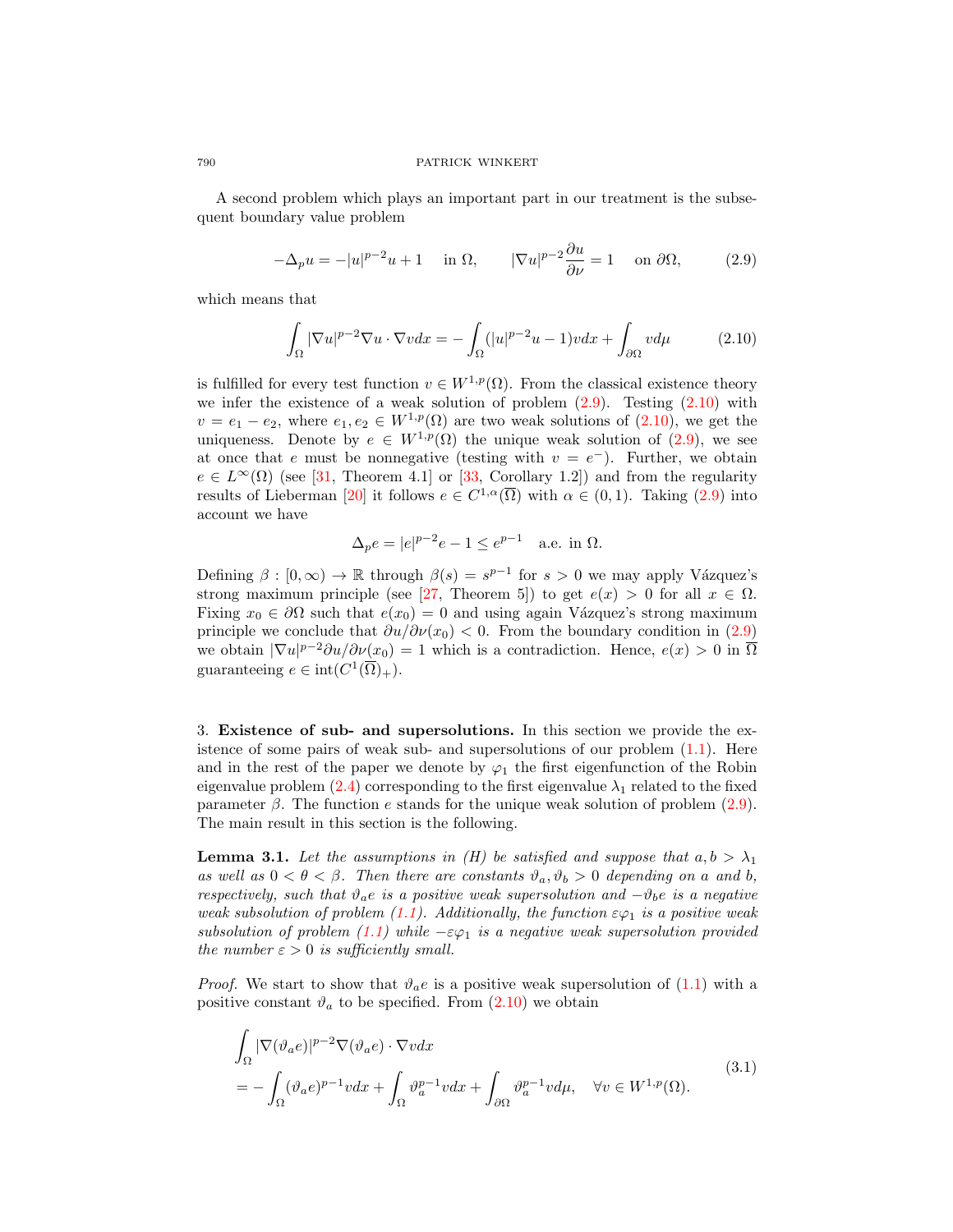Combining the definition of a weak supersolution and equation [\(3.1\)](#page-5-2), we have to show that the inequality

<span id="page-6-2"></span>
$$
\int_{\Omega} (\vartheta_a^{p-1} - (1+a)(\vartheta_a e)^{p-1} - f(x, \vartheta_a e))v dx + \int_{\partial\Omega} (\vartheta_a^{p-1} + \theta(\vartheta_a e)^{p-1} - h(x, \vartheta_a e))v d\mu \ge 0
$$
\n(3.2)

is satisfied for all nonnegative test functions  $v \in W^{1,p}(\Omega)$ . Thanks to condition (H2) there exists a number  $s_a > 0$  such that

<span id="page-6-0"></span>
$$
\frac{f(x,s)}{s^{p-1}} < -(1+a), \quad \text{ for a.a. } x \in \Omega \text{ and all } s > s_a.
$$
 (3.3)

With the aid of (H1), one gets

$$
f(x, s) + (1 + a)s^{p-1} \le c_a
$$
, for a.a.  $x \in \Omega$  and all  $s \in [0, s_a]$  (3.4)

with a constant  $c_a$  depending on a. Finally, from  $(3.3)$  and  $(3.4)$  it follows

$$
f(x, s) \le -(1 + a)s^{p-1} + c_a
$$
, for a.a.  $x \in \Omega$  and all  $s \ge 0$ . (3.5)

From (H5) we obtain the existence of  $s_{\theta} > 0$  such that

<span id="page-6-4"></span><span id="page-6-3"></span><span id="page-6-1"></span>
$$
\frac{h(x,s)}{s^{p-1}} < \theta, \quad \text{ for a.a. } x \in \partial\Omega \text{ and all } s > s_{\theta},
$$

and condition (H4) yields a constant  $c_{\theta} > 0$  such that

$$
h(x, s) \leq c_{\theta}
$$
, for a.a.  $x \in \partial\Omega$  and all  $s \in [0, s_{\theta}].$ 

Consequently this leads to

$$
h(x,s) \le \theta s^{p-1} + c_{\theta}, \quad \text{for a.a. } x \in \partial \Omega \text{ and all } s \ge 0.
$$
 (3.6)

Now we can estimate the integrals in  $(3.2)$  using the inequalities in  $(3.5)$  and  $(3.6)$ . It results in

$$
\int_{\Omega} (\vartheta_a^{p-1} - (1+a)(\vartheta_a e)^{p-1} - f(x, \vartheta_a e))v dx
$$
  
+ 
$$
\int_{\partial\Omega} (\vartheta_a^{p-1} + \theta(\vartheta_a e)^{p-1} - h(x, \vartheta_a e))v d\mu
$$
  

$$
\geq \int_{\Omega} (\vartheta_a^{p-1} - (1+a)(\vartheta_a e)^{p-1} + (1+a)(\vartheta_a e)^{p-1} - c_a)v dx
$$
  
+ 
$$
\int_{\partial\Omega} (\vartheta_a^{p-1} + \theta(\vartheta_a e)^{p-1} - \theta(\vartheta_a e)^{p-1} - c_{\theta})v d\mu
$$
  
= 
$$
\int_{\Omega} (\vartheta_a^{p-1} - c_a)v dx + \int_{\partial\Omega} (\vartheta_a^{p-1} - c_{\theta})v d\mu,
$$

for all  $v \in W^{1,p}(\Omega)_+$ . From the choice  $\vartheta_a := \max \left\{ c_a^{\frac{1}{p-1}}, c_\theta^{\frac{1}{p-1}} \right\}$  we conclude that the function  $\bar{u} = \vartheta_a e$  is a positive weak supersolution of our problem [\(1.1\)](#page-0-0). Following the same pattern one can prove that  $\underline{u} = -\vartheta_b e$  is a negative weak subsolution of  $(1.1).$  $(1.1).$ 

Let us prove the second part of the lemma. To this end, we consider the weak formulation of the Robin eigenvalue problem of the p-Laplacian multiplied with the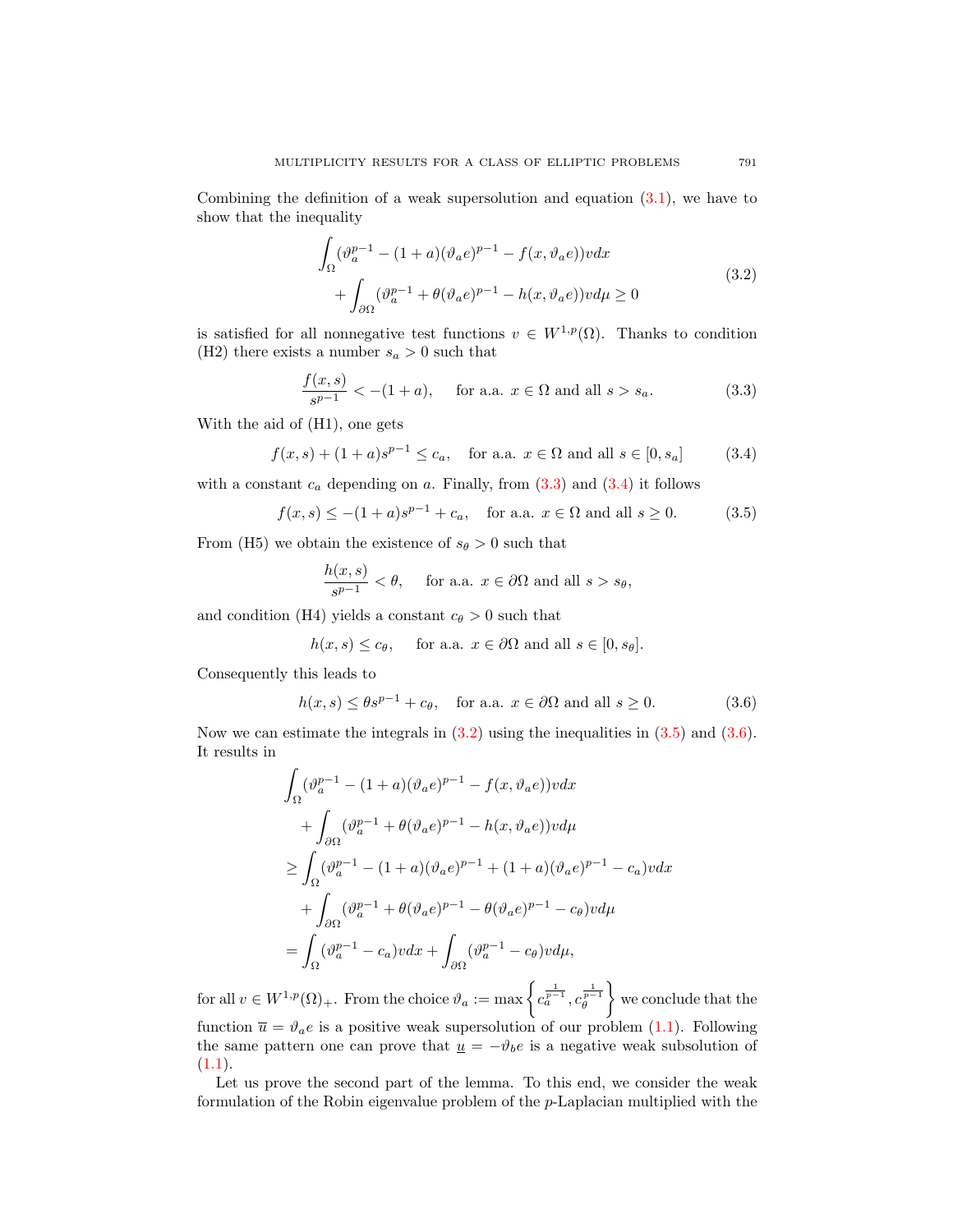parameter  $\varepsilon^{p-1} > 0$ , namely

$$
\int_{\Omega} |\nabla(\varepsilon \varphi_1)|^{p-2} \nabla(\varepsilon \varphi_1) \cdot \nabla v dx
$$
  
= 
$$
\int_{\Omega} \lambda_1(\varepsilon \varphi_1)^{p-1} v dx - \int_{\partial \Omega} \beta(\varepsilon \varphi_1)^{p-1} v d\mu, \quad \forall v \in W^{1,p}(\Omega).
$$

Taking the definition of a weak subsolution into account we have to prove that

<span id="page-7-2"></span>
$$
\int_{\Omega} ((\lambda_1 - a)(\varepsilon \varphi_1)^{p-1} - f(x, \varepsilon \varphi_1))v dx + \int_{\partial \Omega} ((\theta - \beta)(\varepsilon \varphi_1)^{p-1} - h(x, \varepsilon \varphi_1))v d\mu \le 0
$$
\n(3.7)

is fulfilled for all  $v \in W^{1,p}(\Omega)_+$ . Applying the assumptions (H3) and (H6) provides the existence of two numbers  $\delta_a > 0$  and  $\delta_\theta > 0$  such that

$$
\frac{|f(x,s)|}{|s|^{p-1}} < a - \lambda_1, \quad \text{for a.a. } x \in \Omega \text{ and all } 0 < |s| \le \delta_a,
$$
  

$$
\frac{|h(x,s)|}{|s|^{p-1}} < \beta - \theta, \quad \text{for a.a. } x \in \partial\Omega \text{ and all } 0 < |s| \le \delta_\theta,
$$
  
(3.8)

due to the fact that  $a > \lambda_1$  and  $\beta > \theta$ . Choosing

<span id="page-7-1"></span>
$$
0 < \varepsilon \le \min\left\{\frac{\delta_a}{\|\varphi_1\|_{\infty}}, \frac{\delta_\theta}{\|\varphi_1\|_{\infty}}\right\},\
$$

where  $\|\varphi_1\|_{\infty}$  stands for the supremum-norm of  $\varphi_1$ , along with [\(3.8\)](#page-7-1), we obtain from [\(3.7\)](#page-7-2)

$$
\int_{\Omega} ((\lambda_1 - a)(\varepsilon \varphi_1)^{p-1} - f(x, \varepsilon \varphi_1))v dx
$$
  
+ 
$$
\int_{\partial \Omega} ((\theta - \beta)(\varepsilon \varphi_1)^{p-1} - h(x, \varepsilon \varphi_1))v d\mu
$$
  

$$
\leq \int_{\Omega} ((\lambda_1 - a)(\varepsilon \varphi_1)^{p-1} + (a - \lambda_1)(\varepsilon \varphi_1)^{p-1})v dx
$$
  
+ 
$$
\int_{\partial \Omega} ((\theta - \beta)(\varepsilon \varphi_1)^{p-1} + (\beta - \theta)(\varepsilon \varphi_1)^{p-1})v d\mu
$$
  
= 0,

which proves the assertion. The existence of a negative weak supersolution  $-\varepsilon\varphi_1$ can be shown in a similar way.  $\Box$ 

<span id="page-7-3"></span>**Remark 3.2.** Note that every nontrivial weak solution  $u \in [0, \vartheta_a e]$  of [\(1.1\)](#page-0-0) belongs to  $\text{int}(C^1(\overline{\Omega})_+)$ . This follows from the  $C^{1,\alpha}$ -regularity of Lieberman [\[20\]](#page-17-0) combined with Vázquez's strong maximum principle  $[27]$  and the growth properties of f and h given in Corollary [2.1.](#page-3-0) The same holds true for every nontrivial weak solution  $u \in [-\vartheta_b e, 0]$  meaning that u lies in  $-\operatorname{int}(C^1(\overline{\Omega})_+).$ 

<span id="page-7-0"></span>4. Extremal constant-sign solutions. The main result in this section is the following theorem about the existence of extremal constant-sign solutions of problem  $(1.1).$  $(1.1).$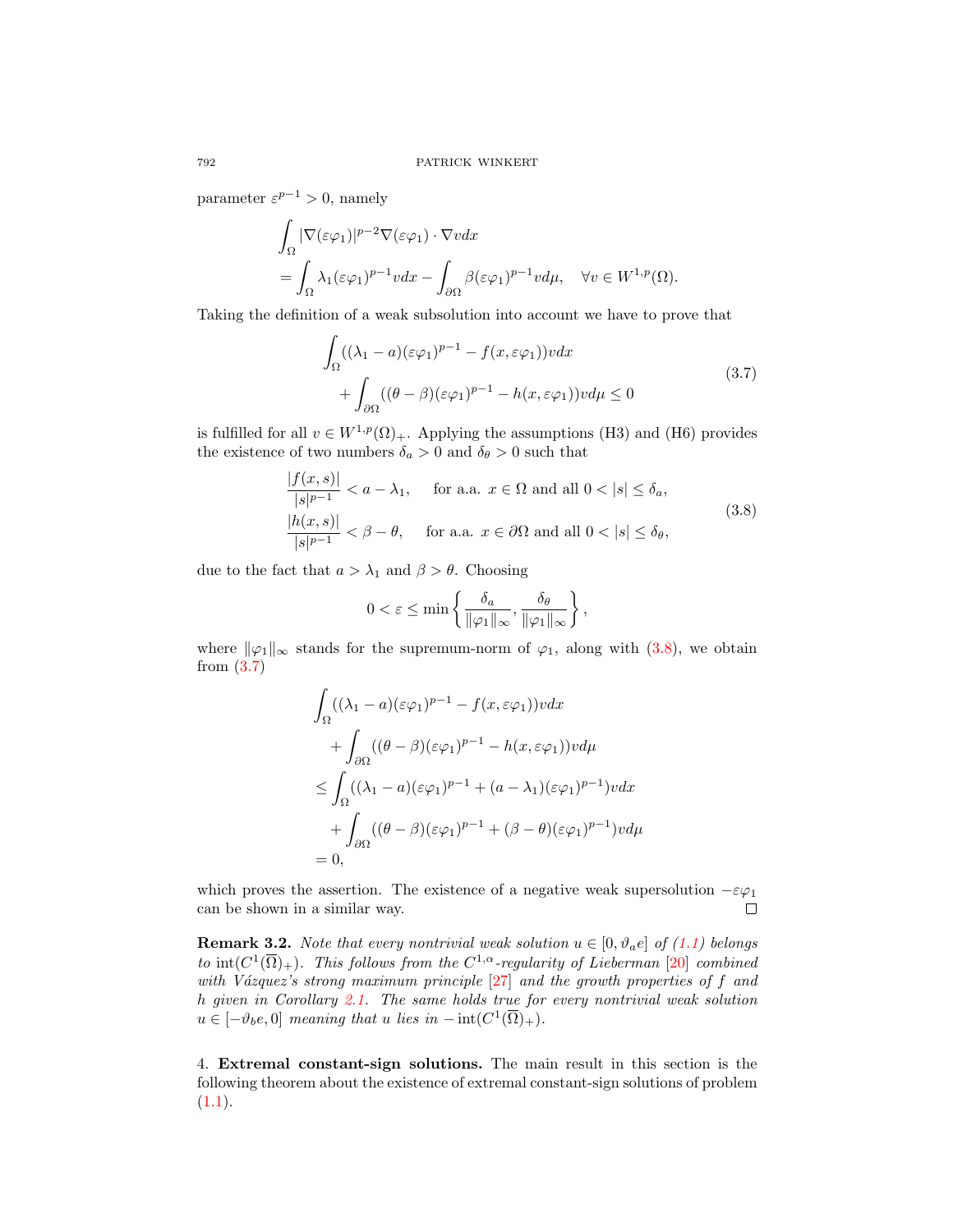<span id="page-8-0"></span>**Theorem 4.1.** Let the conditions in (H) be satisfied and let  $0 < \theta < \beta$ . Then, for every  $a > \lambda_1$  and  $b \in \mathbb{R}$ , there exists a smallest positive weak solution  $u_+ = u_+(a) \in$  $\text{int}(C^1(\overline{\Omega})_+)$  of  $(1.1)$  in the order interval  $[0, \vartheta_a e]$  while for every  $b > \lambda_1$  and  $a \in \mathbb{R}$ , there exists a greatest negative weak solution  $u_-=u_-(b) \in -\text{int}(C^1(\overline{\Omega})_+)$  within  $[-\vartheta_b e, 0].$ 

Proof. We only prove the assertion for the smallest positive weak solution, the other case acts in the same way. From Lemma [3.1](#page-5-3) we know the existence of a positive weak subsolution  $\varepsilon\varphi_1 \in \text{int}(C^1(\overline{\Omega})_+)$  and a positive weak supersolution  $\vartheta_a e \in \text{int}(C^1(\overline{\Omega})_+)$ . Taking  $\varepsilon > 0$  small enough such that  $\varepsilon \varphi_1 \leq \vartheta_a e$  provides an ordered pair of weak sub- and supersolutions of problem [\(1.1\)](#page-0-0), namely  $[\varepsilon\varphi_1, \vartheta_a e]$ . The method of weak sub- and supersolution concerning problems of type [\(1.1\)](#page-0-0) (see [\[7\]](#page-16-7)) ensures the existence of a smallest positive weak solution  $u_{\varepsilon} = u_{\varepsilon}(a)$  of  $(1.1)$  lying between  $\varepsilon\varphi_1$  and  $\vartheta_a e$ . Taking into account Remark [3.2](#page-7-3) we obtain that  $u_{\varepsilon} \in \text{int}(C^1(\overline{\Omega})_+)$ . Therefore, for every positive integer n sufficiently large, there exists a smallest positive weak solution  $u_n \in \text{int}(C^1(\overline{\Omega})_+)$  of problem  $(1.1)$  satisfying  $\frac{1}{n}\varphi_1 \leq u_n \leq \vartheta_a e$ . From this we get a sequence  $(u_n)$  of smallest positive weak solutions being monotone decreasing. It follows

<span id="page-8-4"></span><span id="page-8-3"></span><span id="page-8-1"></span>
$$
u_n \downarrow u_+ \quad \text{pointwise} \tag{4.1}
$$

with a function  $u_+ : \Omega \to \mathbb{R}$  belonging to  $[0, \vartheta_a e]$ .

Let us show that  $u_+$  solves problem [\(1.1\)](#page-0-0). As  $u_n \in [\frac{1}{n}\varphi_1, \vartheta_a e]$ , one can easily prove the boundedness of  $(u_n)$  in  $W^{1,p}(\Omega)$ . Thus, there is a weakly convergent subsequence of  $(u_n)$  and due to the monotonicity of  $(u_n)$  along with the compact embeddings  $W^{1,p}(\Omega) \hookrightarrow L^p(\Omega)$  as well as  $W^{1,p}(\Omega) \hookrightarrow L^p(\partial \Omega)$ , the entire sequence  $(u_n)$  has the following convergence properties:

$$
u_n \rightharpoonup u_+ \quad \text{in } W^{1,p}(\Omega),
$$
  
\n
$$
u_n \to u_+ \quad \text{in } L^p(\Omega), \text{ in } L^p(\partial\Omega), \text{ for a.a. } x \in \Omega, \text{ and for a.a. } x \in \partial\Omega.
$$
 (4.2)

As  $u_n$  solves problem  $(1.1)$ , we have

$$
\int_{\Omega} |\nabla u_n|^{p-2} \nabla u_n \cdot \nabla v dx
$$
\n
$$
= \int_{\Omega} (au_n^{p-1} + f(x, u_n)) v dx + \int_{\partial \Omega} (h(x, u_n) - \theta u_n^{p-1}) v d\mu,
$$
\n(4.3)

for all  $v \in W^{1,p}(\Omega)$ . Taking the test function  $v = u_n - u_+ \in W^{1,p}(\Omega)$  leads to

$$
\int_{\Omega} |\nabla u_n|^{p-2} \nabla u_n \cdot \nabla (u_n - u_+) dx
$$
  
= 
$$
\int_{\Omega} (au_n^{p-1} + f(x, u_n))(u_n - u_+) dx + \int_{\partial \Omega} (h(x, u_n) - \theta u_n^{p-1})(u_n - u_+) d\mu.
$$

Thanks to the boundedness of f and h in combination with the convergence properties in  $(4.2)$  and the uniform boundedness of the sequence  $(u_n)$ , we get by applying Lebesgue's dominated convergence that

$$
\limsup_{n \to \infty} \int_{\Omega} |\nabla u_n|^{p-2} \nabla u_n \cdot \nabla (u_n - u_+) dx = 0,
$$

which by the  $(S_+)$ -property of  $-\Delta_p$  on  $W^{1,p}(\Omega)$  implies

<span id="page-8-2"></span>
$$
u_n \to u_+ \quad \text{in } W^{1,p}(\Omega). \tag{4.4}
$$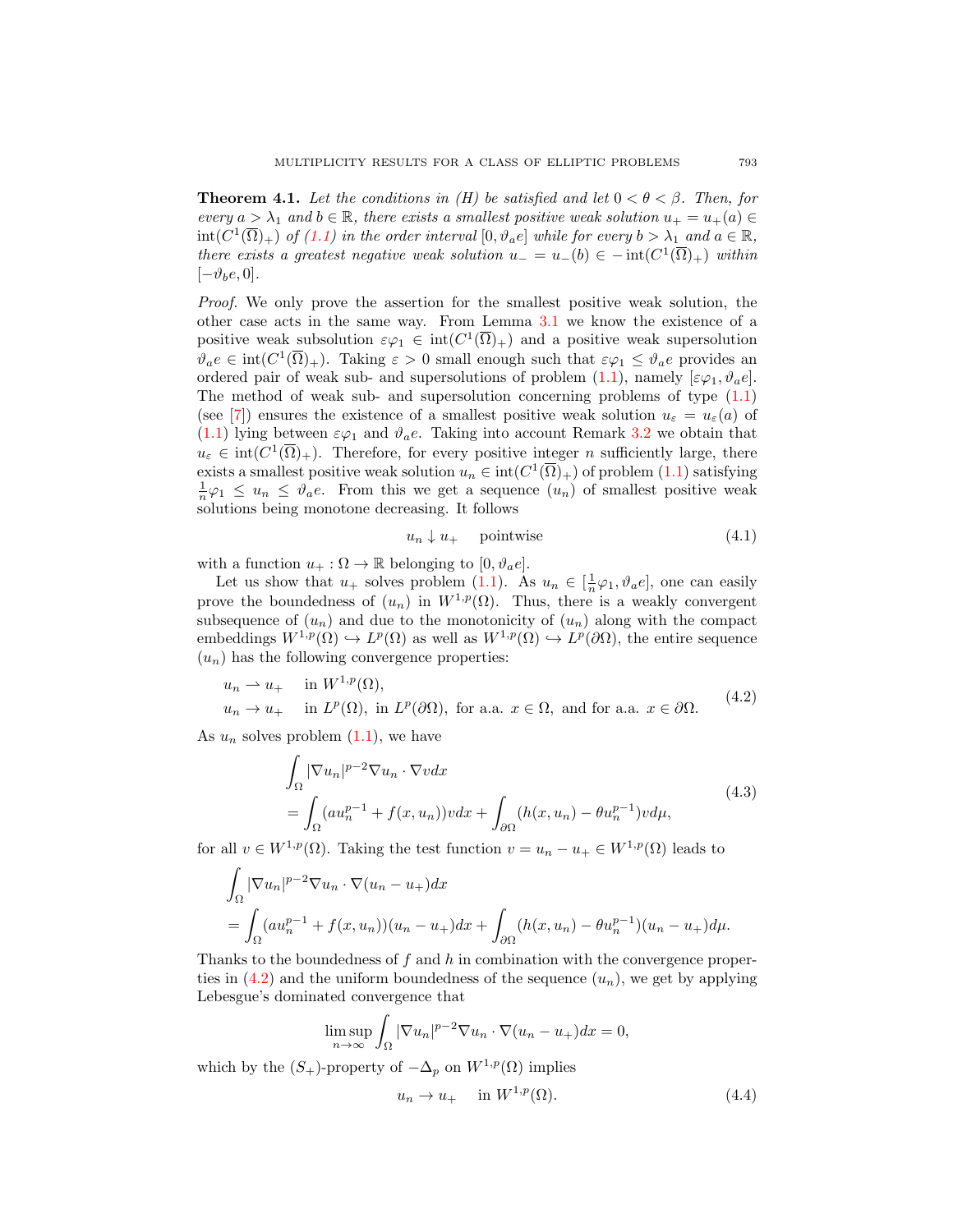The strong convergence in  $(4.4)$  along with  $(H1)$ ,  $(H4)$  and the uniform boundedness of  $(u_n)$  allows us to pass to the limit in [\(4.3\)](#page-8-3) which ensures that  $u_+$  is in fact a weak solution of  $(1.1)$ .

Taking into account Remark [3.2](#page-7-3) we know that  $u_+ \in \text{int}(C^1(\overline{\Omega})_+)$  provided  $u \neq 0$ . Arguing by contradiction, we suppose that  $u_+ \equiv 0$  implying that (see [\(4.1\)](#page-8-4))

<span id="page-9-5"></span><span id="page-9-2"></span>
$$
u_n(x) \downarrow 0 \quad \text{ for all } x \in \Omega. \tag{4.5}
$$

Setting

$$
w_n := \frac{u_n}{\|u_n\|_{W^{1,p}(\Omega)}} \quad \text{ for all } n,
$$

we may suppose that, along a subsequence denoted again by  $w_n$ ,

$$
w_n \rightharpoonup w \quad \text{in } W^{1,p}(\Omega),
$$
  
\n
$$
w_n \to w \quad \text{in } L^p(\Omega), \text{ in } L^p(\partial \Omega), \text{ for a.a. } x \in \Omega, \text{ for a.a. } x \in \partial \Omega,
$$
\n
$$
(4.6)
$$

with some function  $w \in W^{1,p}(\Omega)$ . Additionally, there exist functions  $k_1 \in L^p(\Omega)_+$ ,  $k_2 \in L^p(\partial\Omega)_+$  such that

<span id="page-9-6"></span><span id="page-9-0"></span>
$$
|w_n(x)| \le k_1(x) \quad \text{for a.a. all } x \in \Omega,
$$
  

$$
|w_n(x)| \le k_2(x) \quad \text{for a.a. all } x \in \partial\Omega.
$$
 (4.7)

Using the representation  $u_n = ||u_n||_{W^{1,p}(\Omega)}w_n$  we have from [\(4.3\)](#page-8-3) the variational equation

$$
\int_{\Omega} |\nabla w_n|^{p-2} \nabla w_n \cdot \nabla v dx
$$
\n
$$
= \int_{\Omega} \left( aw_n^{p-1} + \frac{f(x, u_n)}{u_n^{p-1}} w_n^{p-1} \right) v dx + \int_{\partial \Omega} \left( \frac{h(x, u_n)}{u_n^{p-1}} w_n^{p-1} - \theta w_n^{p-1} \right) v d\mu,
$$
\n(4.8)

for all  $v \in W^{1,p}(\Omega)$ . Particularly, for the choice  $v = w_n - w \in W^{1,p}(\Omega)$ , one gets

<span id="page-9-3"></span>
$$
\int_{\Omega} |\nabla w_n|^{p-2} \nabla w_n \cdot \nabla (w_n - w) dx
$$
\n
$$
= \int_{\Omega} \left( aw_n^{p-1} + \frac{f(x, u_n)}{u_n^{p-1}} w_n^{p-1} \right) (w_n - w) dx
$$
\n
$$
+ \int_{\partial \Omega} \left( \frac{h(x, u_n)}{u_n^{p-1}} w_n^{p-1} - \theta w_n^{p-1} \right) (w_n - w) d\mu.
$$
\n(4.9)

Applying Corollary [2.1](#page-3-0) with  $\xi = \vartheta_a ||e||_{\infty}$  there exist constants  $c_f, c_h > 0$  such that  $|f(1, x)| \leq |f(x)|$ 

$$
\frac{|f(x, u_n(x))|}{u_n^{p-1}(x)} w_n^{p-1}(x)|w_n(x) - w(x)| \le c_f k_1(x)^{p-1}(k_1(x) + |w(x)|),
$$
  
\n
$$
\frac{|h(x, u_n(x))|}{u_n^{p-1}(x)} w_n^{p-1}(x)|w_n(x) - w(x)| \le c_h k_2(x)^{p-1}(k_2(x) + |w(x)|),
$$
\n(4.10)

where  $(4.7)$  is also taken into account. As the right-hand sides of  $(4.10)$  are in  $L^1(\Omega)$  and  $L^1(\partial\Omega)$ , respectively, we may apply Lebesgue's dominated convergence theorem, which associated with  $(4.6)$  provides

<span id="page-9-4"></span><span id="page-9-1"></span>
$$
\lim_{n \to \infty} \int_{\Omega} \frac{f(x, u_n)}{u_n^{p-1}} w_n^{p-1} (w_n - w) dx = 0,
$$
\n
$$
\lim_{n \to \infty} \int_{\partial \Omega} \frac{h(x, u_n)}{u_n^{p-1}} w_n^{p-1} (w_n - w) d\mu = 0.
$$
\n(4.11)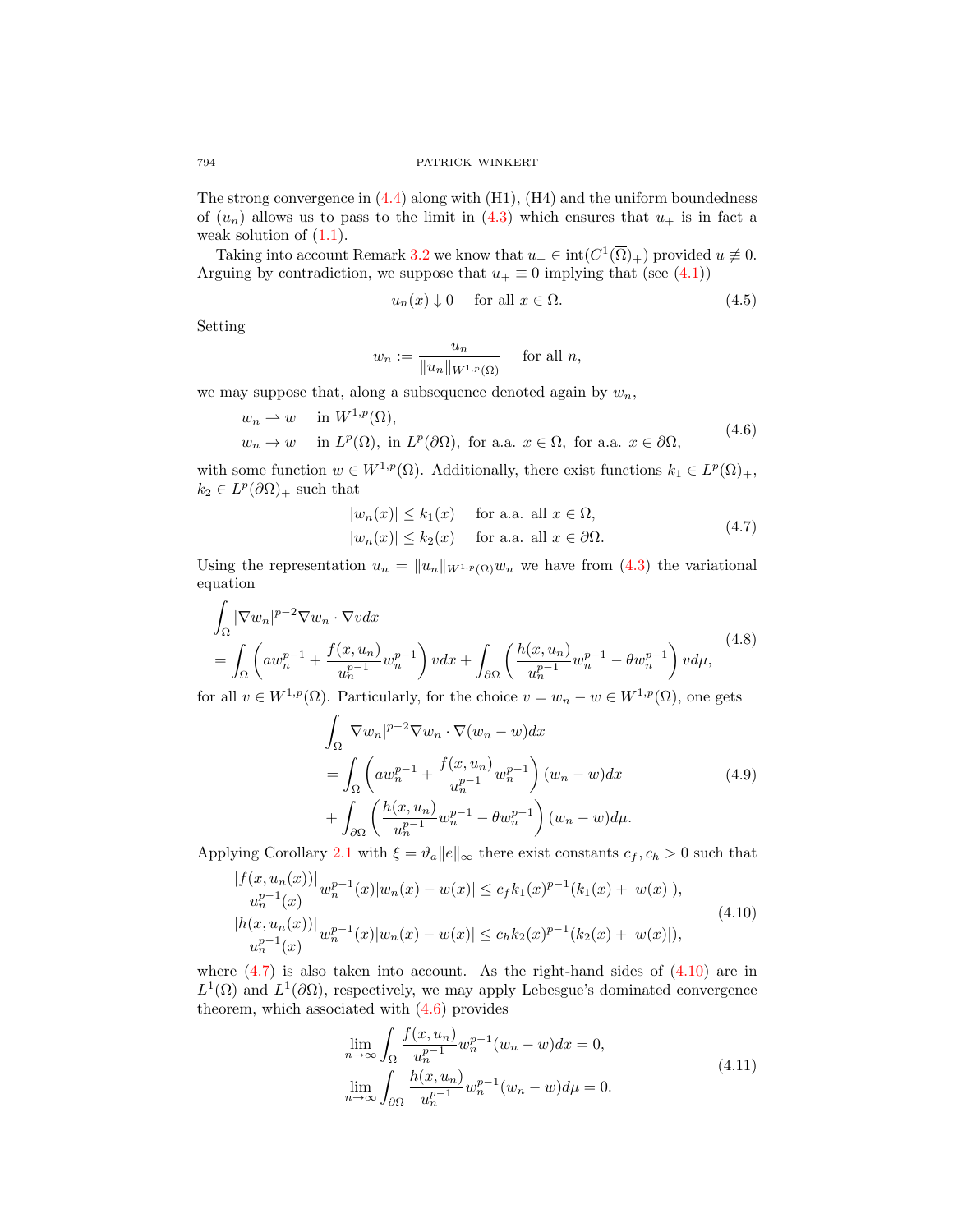From  $(4.9)$  in conjunction with  $(4.11)$  we derive

$$
\limsup_{n \to \infty} \int_{\Omega} |\nabla w_n|^{p-2} \nabla w_n \cdot \nabla (w_n - w) dx = 0.
$$

Applying again the  $(S_+)$ -property of  $-\Delta_p$  corresponding to  $W^{1,p}(\Omega)$  yields

$$
w_n \to w \quad \text{in } W^{1,p}(\Omega), \tag{4.12}
$$

while  $||w||_{W^{1,p}(\Omega)} = 1$  meaning  $w \neq 0$ . Taking into account [\(4.5\)](#page-9-5), [\(4.12\)](#page-10-0), and the assumptions  $(H3)$  and  $(H6)$ , we may pass to the limit in  $(4.8)$  which results in

$$
\int_{\Omega} |\nabla w|^{p-2} \nabla w \cdot \nabla v dx = a \int_{\Omega} w^{p-1} v dx - \theta \int_{\partial \Omega} w^{p-1} v d\mu, \quad \forall v \in W^{1,p}(\Omega). \tag{4.13}
$$

Since  $w \neq 0$ , equation [\(4.13\)](#page-10-1) represents the Robin eigenvalue problem of the negative p-Laplacian  $-\Delta_p$  with the eigenfunction  $w \geq 0$  corresponding to the eigenvalue a and related to the parameter  $\theta$ . By means of Remark [2.2](#page-4-1) and due to the assumptions  $a > \lambda_1$  and  $0 < \theta < \beta$ , we see that a is also greater than the first eigenvalue of the Robin eigenvalue problem corresponding to the positive number  $\theta$ . However, this contradicts the results of Lê [\[18\]](#page-17-14) because w must change sign in  $\Omega$ . Hence,  $u_+ \neq 0$ concluding  $u_+ \in \text{int}(C^1(\overline{\Omega})_+).$ 

Finally, we have to check that  $u_+$  is indeed the smallest positive weak solution in  $[0, \vartheta_a e]$ . To this end, let  $u \in W^{1,p}(\Omega), 0 \leq u \leq \vartheta_a e, u \neq 0$  be a weak solution of [\(1.1\)](#page-0-0). Remark [3.2](#page-7-3) ensures that  $u \in \text{int}(C^1(\overline{\Omega})_+)$ . This implies the existence of an integer *n* sufficiently large such that  $u \in [\frac{1}{n}\varphi_1, \vartheta_a e]$ . As we already know,  $u_n$  is the smallest weak solution in the ordered interval  $[\frac{1}{n}\varphi_1, \vartheta_a e]$  meaning that  $u_n \leq u$ . Making use of [\(4.1\)](#page-8-4), we get  $u_+ \leq u$  which proves that  $u_+ \in \text{int}(C^1(\overline{\Omega})_+)$  is the smallest weak solution of problem  $(1.1)$  within  $[0, \vartheta_a e]$ . П

**Remark 4.2.** Regarding Theorem  $\angle 4.1$  $\angle 4.1$  the next proceeding is to find a third nontrivial weak solution  $u_0$  which lies between  $u_-$  and  $u_+$ . If  $u_0 \neq u_-$  and  $u_0 \neq u_+$ , then it must be a sign-changing weak solution of  $(1.1)$  due to the extremality of  $u_+$  and  $u_-$ .

5. Sign-changing solution. In this section we prove the existence of a nontrivial sign-changing weak solution  $u_0 \in C^1(\overline{\Omega})$  of  $(1.1)$  which belongs to the ordered interval  $[u_-, u_+]$ .

To this end, let  $\tau_+$ ,  $\tau_-$ ,  $\tau_0$ :  $\Omega \times \mathbb{R} \to \mathbb{R}$  be truncation operators defined as:

$$
\tau_+(x,s) = \begin{cases} 0 & \text{if } s < 0 \\ s & \text{if } 0 \le s \le u_+(x) \\ u_+(x) & \text{if } s > u_+(x) \end{cases}, \quad \tau_-(x,s) = \begin{cases} u_-(x) & \text{if } s < u_-(x) \\ s & \text{if } u_-(x) \le s \le 0 \\ 0 & \text{if } s > 0 \end{cases},
$$

$$
\tau_0(x,s) = \begin{cases} u_-(x) & \text{if } s < u_-(x) \\ s & \text{if } u_-(x) \le s \le u_+(x) \\ u_+(x) & \text{if } s > u_+(x) \end{cases}.
$$

Further, we denote by  $\tau_+^{\partial\Omega}, \tau_-^{\partial\Omega}, \tau_0^{\partial\Omega}$  :  $\partial\Omega \times \mathbb{R} \to \mathbb{R}$  the corresponding truncation operators defined on  $\partial\Omega$ . We see at once that these truncation functions are continuous, uniformly bounded, and even Lipschitz continuous with respect to the second

<span id="page-10-1"></span><span id="page-10-0"></span>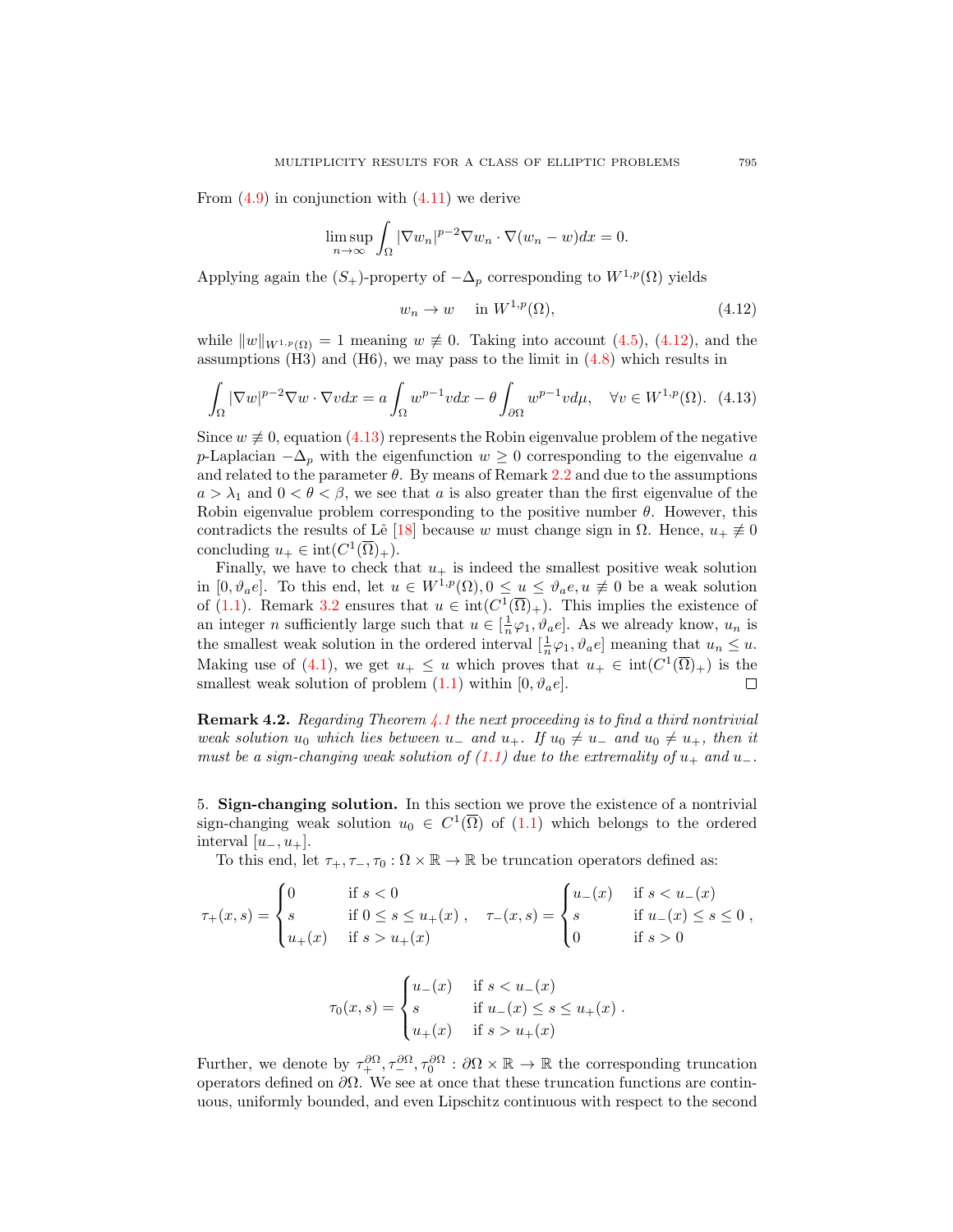argument. Taking into account these truncations we introduce the subsequent associated functionals through

$$
J_{+}(u) = \frac{1}{p} \left( \|\nabla u\|_{L^{p}(\Omega)}^{p} + \theta \|u\|_{L^{p}(\partial\Omega)}^{p} \right)
$$
  
\n
$$
- \int_{\Omega} \int_{0}^{u(x)} \left( a\tau_{+}(x,s)^{p-1} + f(x,\tau_{+}(x,s)) \right) ds dx
$$
  
\n
$$
- \int_{\partial\Omega} \int_{0}^{u(x)} h(x,\tau_{+}^{\partial\Omega}(x,s)) ds d\mu,
$$
  
\n
$$
J_{-}(u) = \frac{1}{p} \left( \|\nabla u\|_{L^{p}(\Omega)}^{p} + \theta \|u\|_{L^{p}(\partial\Omega)}^{p} \right)
$$
  
\n
$$
- \int_{\Omega} \int_{0}^{u(x)} (-b|\tau_{-}(x,s)|^{p-1} + f(x,\tau_{-}(x,s))) ds dx
$$
  
\n
$$
- \int_{\partial\Omega} \int_{0}^{u(x)} h(x,\tau_{-}^{\partial\Omega}(x,s)) ds d\mu,
$$
  
\n
$$
J_{0}(u) = \frac{1}{p} \left( \|\nabla u\|_{L^{p}(\Omega)}^{p} + \theta \|u\|_{L^{p}(\partial\Omega)}^{p} \right)
$$
  
\n
$$
- \int_{\Omega} \int_{0}^{u(x)} (a\tau_{+}(x,s)^{p-1} - b|\tau_{-}(x,s)|^{p-1} + f(x,\tau_{0}(x,s))) ds dx
$$
  
\n
$$
- \int_{\partial\Omega} \int_{0}^{u(x)} h(x,\tau_{0}^{\partial\Omega}(x,s)) ds d\mu.
$$

These functionals are well-defined and differentiable. Thanks to the truncation operators combined with the equivalent norm stated in  $(2.1)$  (replacing  $\zeta$  by  $\theta$ ) it can be shown that  $J_-, J_+, J_0 : W^{1,p}(\Omega) \to \mathbb{R}$  are coercive and weakly sequentially lower semicontinuous implying the existence of their global minimizers (cf. e.g. [\[34,](#page-17-20) Proposition 38.15] ). Further, the functionals fulfill the classical Palais-Smale condition. A characterization of their critical points is stated in the next lemma.

<span id="page-11-0"></span>**Lemma 5.1.** Every critical point  $\omega \in W^{1,p}(\Omega)$  of  $J_+(J_-)$  is a nonnegative (non-positive) weak solution of [\(1.1\)](#page-0-0) such that  $0 \leq \omega \leq u_+$  ( $u_- \leq \omega \leq 0$ ), where  $u_+$  and u<sub>−</sub> denote the extremal constant-sign solutions of  $(1.1)$  obtained in Theorem [4.1.](#page-8-0) If  $\omega \in W^{1,p}(\Omega)$  is a critical point of  $J_0$ , then  $\omega$  is a weak solution of  $(1.1)$  satisfying  $u_-\leq \omega \leq u_+$ .

Proof. Let us show the last assertion, the other ones can be done similarly. Suppose  $\omega \in W^{1,p}(\Omega)$  is a critical point of  $J_0$ , then it holds  $J'_0(\omega) = 0$  meaning that

$$
\int_{\Omega} |\nabla \omega|^{p-2} \nabla \omega \cdot \nabla v dx + \theta \int_{\partial \Omega} |\omega|^{p-2} \omega v d\mu
$$
  
= 
$$
\int_{\Omega} (a\tau_{+}(x,\omega)^{p-1} - b|\tau_{-}(x,\omega)|^{p-1} + f(x,\tau_{0}(x,\omega))) v dx
$$
  
+ 
$$
\int_{\partial \Omega} h(x,\tau_{0}^{\partial \Omega}(x,\omega)) v d\mu, \quad \forall v \in W^{1,p}(\Omega).
$$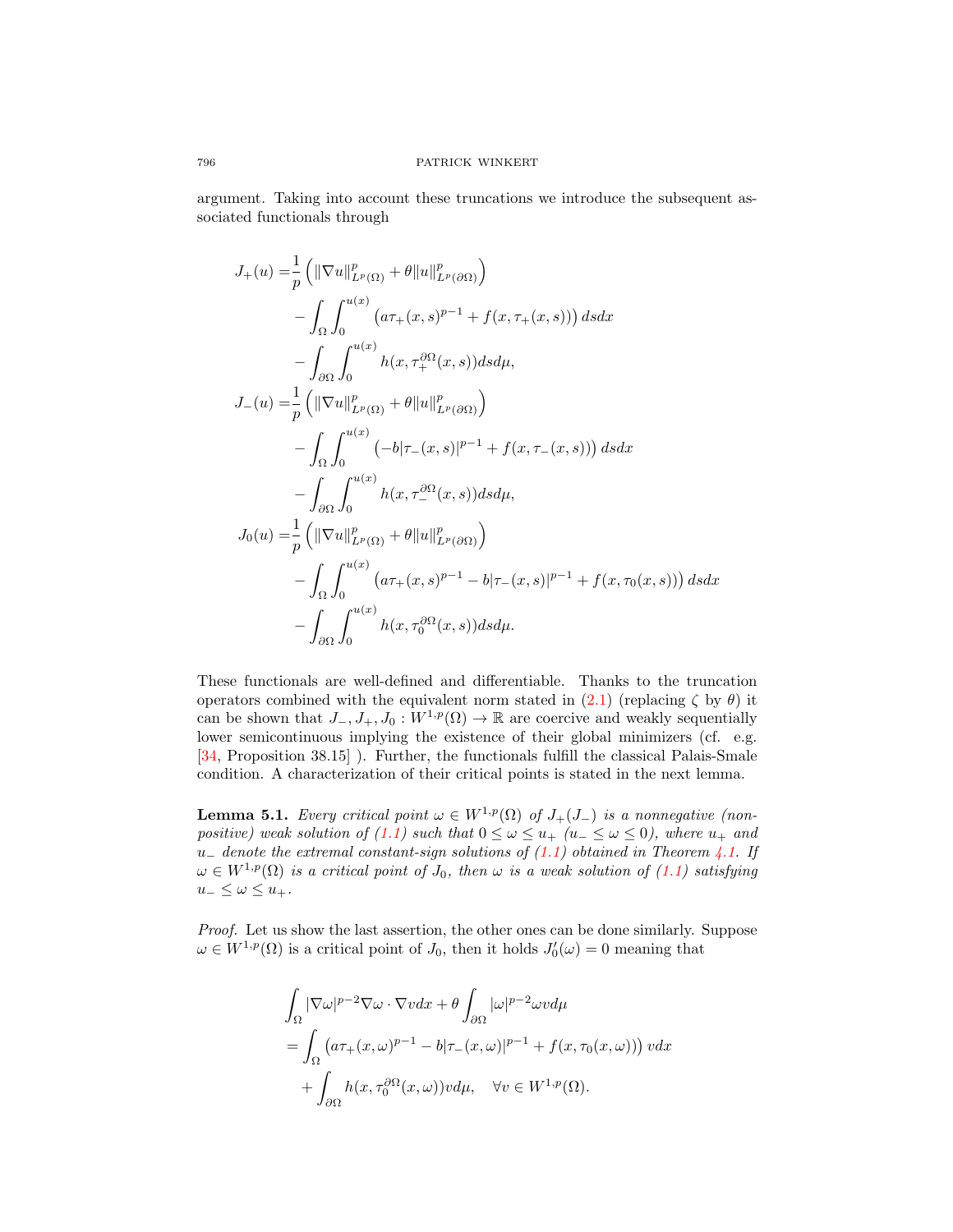Since  $u_+$  is a positive weak solution of  $(1.1)$ , we obtain

$$
\int_{\Omega} |\nabla u_+|^{p-2} \nabla u_+ \cdot \nabla v dx
$$
\n
$$
= \int_{\Omega} \left( a u_+^{p-1} + f(x, u_+) \right) v dx + \int_{\partial \Omega} \left( h(x, u_+) - \theta u_+^{p-1} \right) v d\mu,
$$

for all  $v \in W^{1,p}(\Omega)$ . Now, putting  $v = (\omega - u_+)^+$  and combining both equations above, one has

<span id="page-12-0"></span>
$$
\int_{\Omega} \left( |\nabla \omega|^{p-2} \nabla \omega - |\nabla u_+|^{p-2} \nabla u_+ \right) \cdot \nabla (\omega - u_+)^+ dx
$$
\n
$$
+ \theta \int_{\partial \Omega} \left( |\omega|^{p-2} \omega - u_+^{p-1} \right) (\omega - u_+)^+ d\mu
$$
\n
$$
= \int_{\Omega} \left( a\tau_+(x,\omega)^{p-1} - b|\tau_-(x,\omega)|^{p-1} - au_+^{p-1} \right) (\omega - u_+)^+ dx
$$
\n
$$
+ \int_{\Omega} \left( f(x,\tau_0(x,\omega)) - f(x,u_+) \right) (\omega - u_+)^+ dx
$$
\n
$$
+ \int_{\partial \Omega} \left( h(x,\tau_0^{\partial \Omega}(x,s)) - h(x,u_+) \right) (\omega - u_+)^+ d\mu.
$$
\n(5.1)

With a view to the definition of the truncation operators it is easy to see that the right-hand side of [\(5.1\)](#page-12-0) vanishes. However, if  $\omega > u_+$ , the left-hand side is strictly positive (cf. e.g. [\[8,](#page-16-9) p. 37]). Hence, it must hold  $\omega \leq u_+$ . In order to prove  $u_-\leq \omega$ we can proceed in the same line which yields  $u_-\leq \omega \leq u_+$ . Taking again the definition of the truncations into account we have  $\tau_+(x,\omega) = \omega^+, |\tau_-(x,\omega)| = \omega^-,$  $\tau_0(x,\omega) = \omega$  and  $\tau_0^{\partial\Omega}(x,\omega) = \omega$  meaning that  $\omega$  is a weak solution of [\(1.1\)](#page-0-0) satisfying  $u_-\leq \omega \leq u_+$ .  $\Box$ 

<span id="page-12-2"></span>**Lemma 5.2.** Suppose (H) and let  $a, b > \lambda_1$  and  $\beta > \theta > 0$ . Then the extremal positive (negative) weak solution  $u_{+}$  (u\_) of [\(1.1\)](#page-0-0) is the unique global minimizer of the functional  $J_{+}$  ( $J_{-}$ ) while both of them are local minimizers of the functional  $J_{0}$ as well. Further,  $J_0$  possesses a global minimizer  $\omega_0$  being a nontrivial weak solution of [\(1.1\)](#page-0-0) satisfying  $u_-\leq \omega_0\leq u_+$ .

*Proof.* Let  $\omega_+ \in W^{1,p}(\Omega)$  the global minimizer of  $J_+$  which exists due to the property of  $J_+$  to be coercive and weakly sequentially lower semicontinuous. Concerning Lemma [5.1](#page-11-0) the critical point  $\omega_+$  is a nonnegative weak solution to equation [\(1.1\)](#page-0-0) belonging to  $[0, u_+]$ . In order to verify that  $\omega_+$  is unequal zero, we have to show that  $J_+(\omega_+) \neq 0$ . According to hypothesis (H3) and (H6) we find numbers  $\delta_a > 0$ and  $\delta_{\theta} > 0$  such that

<span id="page-12-1"></span>
$$
|f(x,s)| \le (a - \lambda_1)s^{p-1}, \quad \forall s : 0 < s \le \delta_a,
$$
  

$$
|h(x,s)| \le (\beta - \theta)s^{p-1}, \quad \forall s : 0 < s \le \delta_\theta,
$$
 (5.2)

since  $a > \lambda_1$  and  $\beta > \theta$ . We put  $\varepsilon > 0$  sufficiently small such that

$$
\varepsilon\varphi_1
$$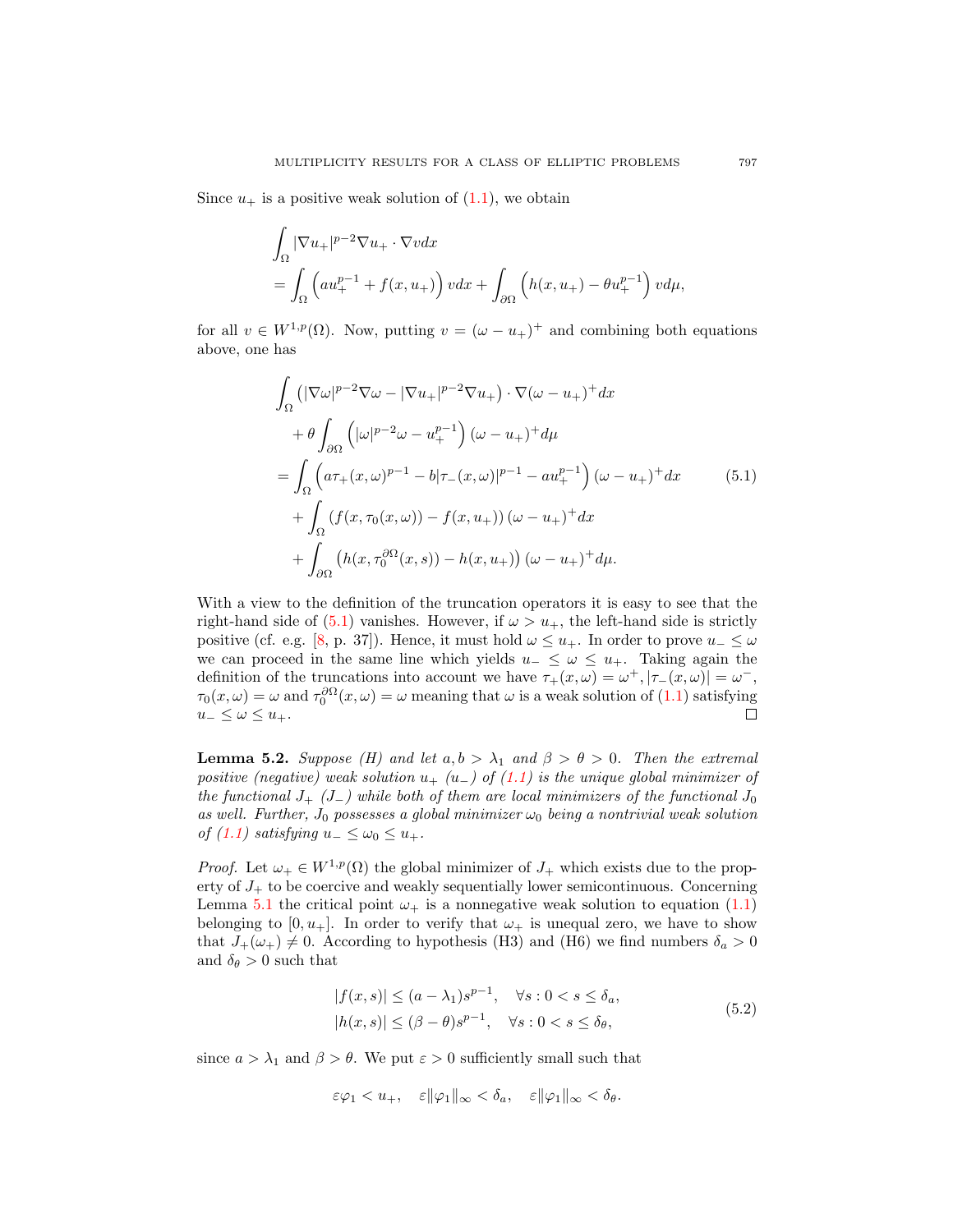From [\(5.2\)](#page-12-1) combined with the Robin eigenvalue problem we infer

$$
J_{+}(\varepsilon\varphi_{1}) = \frac{\lambda_{1} - a}{p} \varepsilon^{p} ||\varphi_{1}||_{L^{p}(\Omega)}^{p}
$$
  
\n
$$
- \int_{\Omega} \int_{0}^{\varepsilon\varphi_{1}(x)} f(x, s) ds dx + \frac{\theta - \beta}{p} \varepsilon^{p} ||\varphi_{1}||_{L^{p}(\partial\Omega)}^{p} - \int_{\partial\Omega} \int_{0}^{\varepsilon\varphi_{1}(x)} h(x, s) ds d\mu
$$
  
\n
$$
< \frac{\lambda_{1} - a}{p} \varepsilon^{p} ||\varphi_{1}||_{L^{p}(\Omega)}^{p} + \int_{\Omega} \int_{0}^{\varepsilon\varphi_{1}(x)} (a - \lambda_{1}) s^{p-1} ds dx + \frac{\theta - \beta}{p} \varepsilon^{p} ||\varphi_{1}||_{L^{p}(\partial\Omega)}^{p}
$$
  
\n
$$
+ \int_{\partial\Omega} \int_{0}^{\varepsilon\varphi_{1}(x)} (\beta - \theta) s^{p-1} ds d\mu
$$
  
\n= 0.

Hence,  $J_+(\omega_+) < 0$  meaning that  $\omega_+ \neq 0$ . This yields that  $\omega_+ \in \text{int}(C^1(\overline{\Omega})_+)$  (cf. Remark [3.2\)](#page-7-3). Due to the fact that  $u_+$  is the smallest positive weak solution of [\(1.1\)](#page-0-0) in  $[0, \vartheta_a e]$  satisfying  $0 \leq \omega_+ \leq u_+$  we obtain  $\omega_+ = u_+$  proving that  $u_+$  must be the unique global minimizer of  $J_+$ . In a similar way, we get that  $u_-$  is the unique global minimizer of  $J_-\$ . As  $u_+ \in \text{int}(C^1(\overline{\Omega})_+)$ , there exists a neighborhood  $V_{u_+}$  of  $u_+$  in the space  $C^1(\overline{\Omega})$  satisfying  $V_{u_+}\subset C^1(\overline{\Omega})_+$ . Hence, it holds  $J_+=J_0$  on  $V_{u_+}$ meaning that  $u_+$  is a local minimizer of  $J_0$  on  $C^1(\overline{\Omega})$ . From [\[30\]](#page-17-21) we know that  $u_+$ is a local minimizer on  $W^{1,p}(\Omega)$  as well. Similarly, we obtain that  $u_-\,$  is a local minimizer of  $J_0$  with respect to  $W^{1,p}(\Omega)$ .

As mentioned at the beginning of this section the functional  $J_0 : W^{1,p}(\Omega) \to \mathbb{R}$  is coercive and weakly sequentially lower semicontinuous. That means that its global minimizer, namely  $\omega_0$ , exists. Taking into account Lemma [5.1](#page-11-0) we get that the critical point  $\omega_0$  is a solution of [\(1.1\)](#page-0-0) satisfying  $u_-\leq \omega_0 \leq u_+$ . Since  $J_0(u_+)$  $J_+(u_+) < 0$  it follows that  $\omega_0$  must be nontrivial meaning  $\omega_0 \neq 0$ .  $\Box$ 

Now, we are in the position to prove the main result in this section.

**Theorem 5.3.** Under the hypotheses  $(H)$  and  $(H8)$  problem  $(1.1)$  possesses a nontrivial sign-changing weak solution  $u_0 \in C^1(\overline{\Omega})$ .

*Proof.* In Lemma [5.2](#page-12-2) it has been shown that the functional  $J_0: W^{1,p}(\Omega) \to \mathbb{R}$ possesses a global minimizer  $\omega_0 \in W^{1,p}(\Omega)$  which is a nontrivial weak solution of our original problem [\(1.1\)](#page-0-0) lying between  $u_-\,$  and  $u_+$ . If  $\omega_0 \neq u_-\,$  and  $\omega_0 \neq u_+$ , then  $u_0 = \omega_0$  must be a sign-changing weak solution of  $(1.1)$  due to the extremality properties of the constant-sign solutions  $u_-\,$  and  $u_+$  (cf. Theorem [4.1\)](#page-8-0). In this case we are done.

Let us prove the assertion if either  $\omega_0 = u_-$  or  $\omega_0 = u_+$  is satisfied. We only show the case  $\omega_0 = u_+$ , the other one can be done likewise. From Lemma [5.2](#page-12-2) it is known that  $u_$  is a local minimizer of  $J_0$ . Without loss of generality we can assume that  $u_-\$  is a strict local minimizer of  $J_0$  elsewise there would exist infinitely many critical points  $\omega$  of  $J_0$  being sign-changing weak solutions of [\(1.1\)](#page-0-0) because of the relation  $u_-\leq \omega \leq u_+$  combined with the fact that  $u_-$  as well as  $u_+$  are extremal constant-sign solutions. With the aid of these assumptions we find a number  $\rho \in (0, \|u_+ - u_-\|_{W^{1,p}(\Omega)})$  such that

<span id="page-13-0"></span>
$$
J_0(u_+) \le J_0(u_-) < \inf\{J_0(u) : u \in \partial B_\rho(u_-)\}\tag{5.3}
$$

with  $\partial B_{\rho} = \{u \in W^{1,p}(\Omega) : ||u - u_-||_{W^{1,p}(\Omega)} = \rho\}$ . Now, we are able to apply the mountain-pass theorem used to the functional  $J_0$  (see [\[26\]](#page-17-22) or [\[28,](#page-17-23) Theorem 2.4.4]).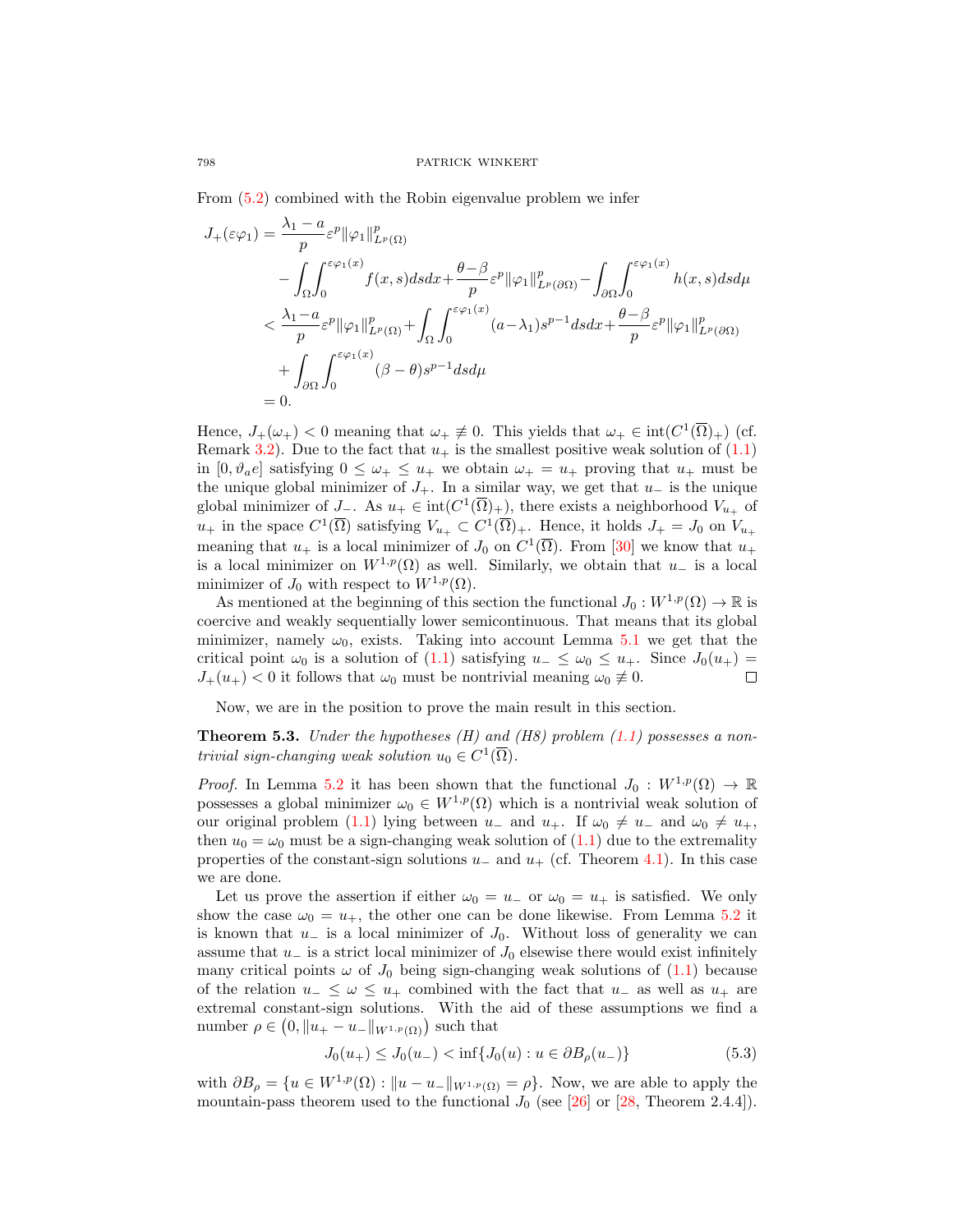Note that  $J_0$  fulfills the Palais-Smale condition which is required at this point. We obtain the existence of a critical point  $u_0 \in W^{1,p}(\Omega)$  of  $J_0$ , that is  $J'_0(u_0) = 0$ , satisfying

$$
\inf \{ J_0(u) : u \in \partial B_{\rho}(u_-) \} \le J_0(u_0) = \inf_{\gamma \in \Gamma_W} \max_{t \in [-1,1]} J_0(\gamma(t)), \tag{5.4}
$$

where

$$
\Gamma_W = \{ \gamma \in C([-1, 1], W^{1, p}(\Omega)) : \gamma(-1) = u_-, \gamma(1) = u_+ \}.
$$

We easily see from  $(5.3)$  and  $(5.4)$  that  $u_0$  can not be  $u_-\,$  as well as  $u_+\,$ . Therefore, the critical point  $u_0$  is a nontrivial sign-changing weak solution of  $(1.1)$  provided  $u_0 \neq 0$ . That means we have to prove that  $J_0(u_0) \neq 0$ , which is satisfied if there exists a path  $\widetilde{\gamma} \in \Gamma_W$  such that

<span id="page-14-3"></span><span id="page-14-0"></span>
$$
J_0(\tilde{\gamma}(t)) \neq 0, \quad \text{ for all } t \in [-1, 1]. \tag{5.5}
$$

Let S (defined in [\(2.8\)](#page-4-2)) and  $S_C = S \cap C^1(\overline{\Omega})$  be equipped with the topologies induced by  $W^{1,p}(\Omega)$  and  $C^1(\overline{\Omega})$ , respectively. We set

$$
\Gamma_C = \{ \gamma \in C([-1, 1], S_C) : \gamma(-1) = -\varphi_1, \gamma(1) = \varphi_1 \}
$$

while  $\Gamma$  is stated in  $(2.7)$ . Taking the recent results in  $[24]$  into account there exists a continuous path  $\gamma \in \Gamma$  satisfying  $t \mapsto \gamma(t) \in \{u \in W^{1,p}(\Omega) : J_{(a,b)}(u)$  $0, \|u\|_{L^p(\Omega)} = 1$  provided the pair  $(a, b)$  is above the curve C of hypothesis (H8). Here, the functional  $J_{(a,b)}: W^{1,p}(\Omega) \to \mathbb{R}$  is defined as the potential associated to the Robin Fučík spectrum given by

$$
J_{(a,b)}(u) = \int_{\Omega} |\nabla u|^p dx + \beta \int_{\partial \Omega} |u|^p d\mu - \int_{\Omega} (a(u^+)^p + b(u^-)^p) dx.
$$

Thanks to this first nontrivial curve C, we find a number  $\kappa > 0$  such that

$$
J_{(a,b)}(\gamma(t)) \le -\kappa < 0, \quad \text{ for all } t \in [-1,1].
$$

Since  $S_C$  is dense in S we deduce the density of  $\Gamma_C$  in  $\Gamma$  (for the proof we refer to [\[28\]](#page-17-23)) which implies the existence of a continuous path  $\gamma_C \in \Gamma_C$  such that

$$
|J_{(a,b)}(\gamma(t))-J_{(a,b)}(\gamma_C(t))|<\frac{\kappa}{2},\quad\text{ for all }t\in[-1,1].
$$

Further, as the set  $\gamma_C([-1,1])(\overline{\Omega})$  is uniformly bounded in R there exists a constant  $M > 0$  such that

$$
|\gamma_C(t)(x)| \leq M
$$
 for all  $x \in \Omega$  and for all  $t \in [-1, 1]$ .

Recall that  $u_+, -u_- \in \text{int}(C^1(\overline{\Omega})_+)$  (see Theorem [4.1\)](#page-8-0). Then, for every  $u \in$  $\gamma_C([-1,1])$  and any bounded neighborhood  $U_u$  of u in  $C^1(\overline{\Omega})$ , we find positive numbers  $\zeta_u$  and  $\iota_u$  satisfying

$$
u_{+} - \varsigma w \in \operatorname{int}(C^{1}(\overline{\Omega})_{+}) \quad \text{and} \quad -u_{-} + \iota w \in \operatorname{int}(C^{1}(\overline{\Omega})_{+}), \tag{5.6}
$$

for all  $\varsigma \in [0, \varsigma_u]$ , for all  $\iota \in [0, \iota_u]$ , and for all  $w \in U_u$ . With the aid of  $(5.6)$  together with a compactness argument we obtain the existence of a number  $\varepsilon_{C} > 0$  such that

<span id="page-14-2"></span><span id="page-14-1"></span>
$$
u_{-}(x) \le \varepsilon \gamma_C(t)(x) \le u_{+}(x),\tag{5.7}
$$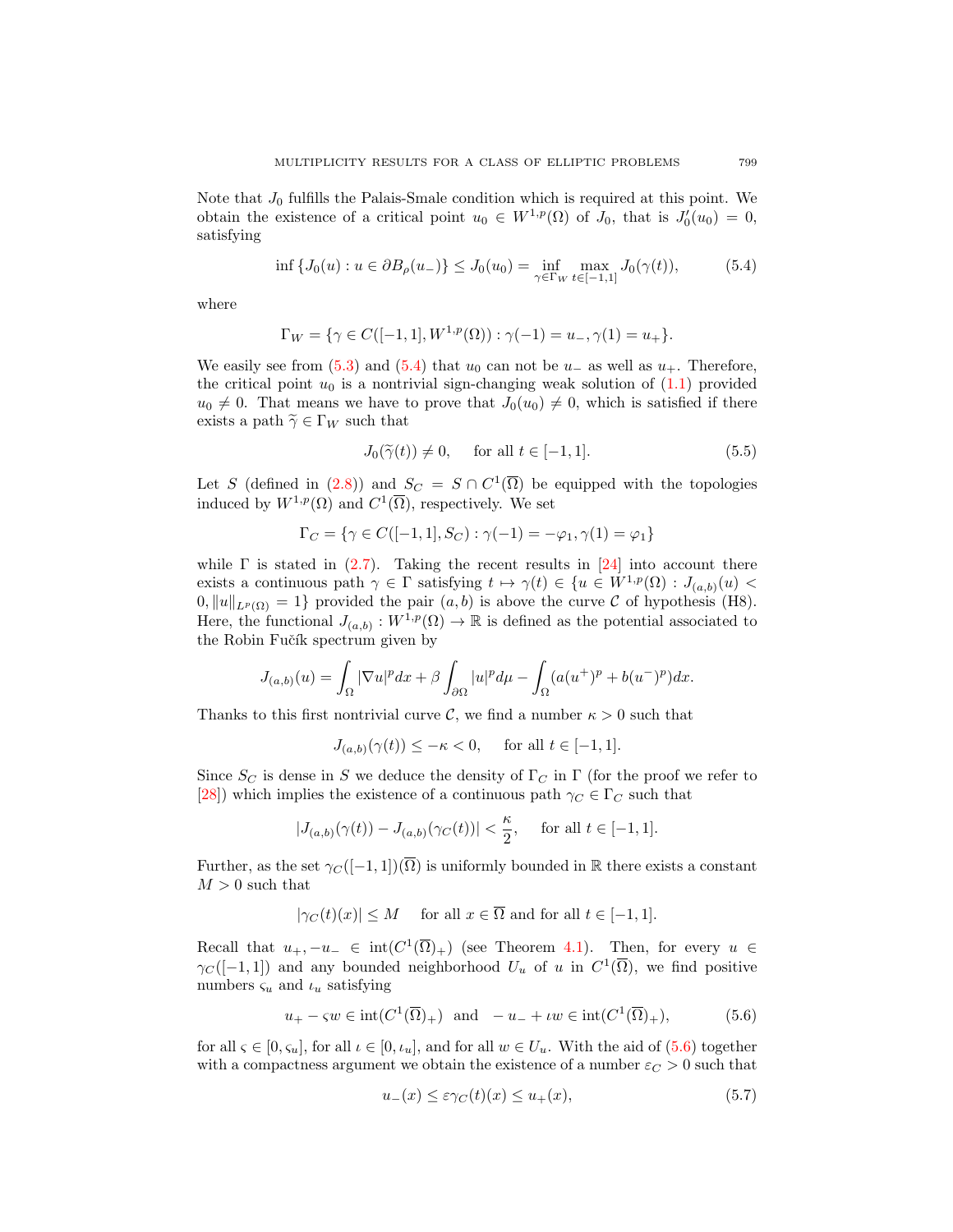for all  $x \in \Omega$ , for all  $t \in [-1,1]$ , and for all  $\varepsilon \in (0,\varepsilon_{C}]$ . By means of the representation of  $J_{(a,b)}$ , we may write the functional  $J_0$  in the subsequent form

$$
J_0(u) = \frac{1}{p} J_{(a,b)}(u) + \frac{\theta - \beta}{p} ||u||_{L^p(\partial \Omega)}^p + \frac{1}{p} \int_{\Omega} (a(u^+)^p + b(u^-)^p) dx
$$
  

$$
- \int_{\Omega} \int_0^{u(x)} (a\tau_+(x,s)^{p-1} - b|\tau_-(x,s)|^{p-1} + f(x,\tau_0(x,s))) ds dx \qquad (5.8)
$$
  

$$
- \int_{\partial \Omega} \int_0^{u(x)} h(x,\tau_0^{\partial \Omega}(x,s)) ds d\mu.
$$

Applying  $(5.7)$  to the new representation of  $J_0$  given in  $(5.8)$  it follows, for all  $\varepsilon \in (0, \varepsilon_C]$  and all  $t \in [-1, 1],$ 

<span id="page-15-1"></span><span id="page-15-0"></span>
$$
J_0(\varepsilon \gamma_C(t)) < \frac{1}{p} J_{(a,b)}(\varepsilon \gamma_C(t)) - \int_{\Omega} \int_0^{\varepsilon \gamma_C(t)(x)} f(x, s) ds dx
$$
  

$$
- \int_{\partial \Omega} \int_0^{\varepsilon \gamma_C(t)(x)} h(x, s) ds d\mu
$$
  

$$
= \varepsilon^p \left[ \frac{1}{p} J_{(a,b)}(\gamma_C(t)) - \frac{1}{\varepsilon^p} \int_{\Omega} \int_0^{\varepsilon \gamma_C(t)(x)} f(x, s) ds dx - \frac{1}{\varepsilon^p} \int_{\partial \Omega} \int_0^{\varepsilon \gamma_C(t)(x)} h(x, s) ds d\mu \right]
$$
  

$$
< \varepsilon^p \left[ -\frac{\kappa}{2p} + \frac{1}{\varepsilon^p} \int_{\Omega} \left| \int_0^{\varepsilon \gamma_C(t)(x)} f(x, s) ds \right| dx + \frac{1}{\varepsilon^p} \int_{\partial \Omega} \left| \int_0^{\varepsilon \gamma_C(t)(x)} h(x, s) ds \right| d\mu \right],
$$
 (5.9)

where we have used the fact that  $\theta < \beta$ . Due to the assumptions (H3) and (H6) there are constants  $\psi_1 > 0$  and  $\psi_2 > 0$  such that

$$
\begin{aligned} |f(x,s)|&\leq\frac{\kappa}{5M^p|\Omega|}|s|^{p-1},\ \ \text{for a.a.}\ x\in\Omega\ \text{and all}\ s:|s|\leq\psi_1,\\ |h(x,s)|&\leq\frac{\kappa}{5M^p|\partial\Omega|}|s|^{p-1},\ \ \text{for a.a.}\ x\in\partial\Omega\ \text{and all}\ s:|s|\leq\psi_2. \end{aligned}
$$

Now, we choose  $\varepsilon > 0$  sufficiently small such that  $\varepsilon < \min \left\{ \varepsilon_C, \frac{\psi_1}{M}, \frac{\psi_2}{M} \right\}$  to obtain

<span id="page-15-3"></span><span id="page-15-2"></span>
$$
\frac{1}{\varepsilon^p} \int_{\Omega} \left| \int_0^{\varepsilon \gamma_C(t)(x)} f(x, s) ds \right| dx \le \frac{\kappa}{5p},
$$
\n
$$
\frac{1}{\varepsilon^p} \int_{\partial \Omega} \left| \int_0^{\varepsilon \gamma_C(t)(x)} h(x, s) ds \right| d\mu \le \frac{\kappa}{5p}.
$$
\n(5.10)

Then, we get from  $(5.9)$  combined with  $(5.10)$ 

$$
J_0(\varepsilon \gamma_C(t)) \le \varepsilon^p \left( -\frac{\kappa}{2p} + \frac{\kappa}{5p} + \frac{\kappa}{5p} \right) < 0, \quad \text{for all } t \in [-1, 1]. \tag{5.11}
$$

Relation [\(5.11\)](#page-15-3) demonstrates the existence of a continuous path  $\varepsilon \gamma_C$  connecting  $-\varepsilon\varphi_1$  and  $\varepsilon\varphi_1$ . In order to prove the latter in [\(5.5\)](#page-14-3) we have to construct two other paths which shall join  $\varepsilon\varphi_1$  and  $u_+$ , respectively,  $u_-$  and  $-\varepsilon\varphi_1$ .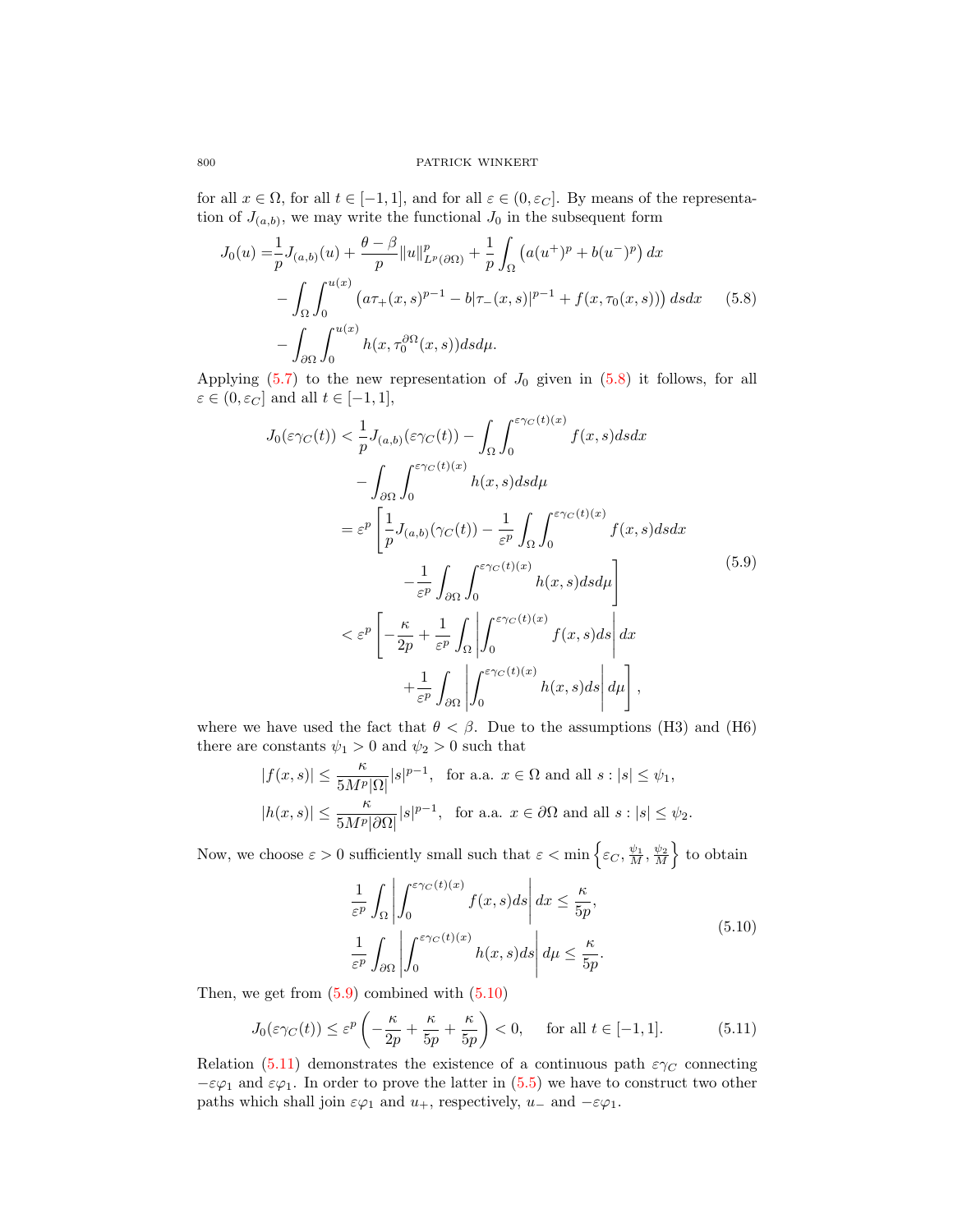As proved in Lemma [5.2](#page-12-2) the smallest positive weak solution  $u_+$  is the unique global minimizer of  $J_+$ , so we can suppose that  $J_+(u_+) < J_+(\varepsilon\varphi_1)$ . Further, from Lemma [5.1](#page-11-0) it is known that the functional  $J_{+}$  has no critical values in the interval  $(J_+(u_+), J_+(\varepsilon\varphi_1)]$ . Since the functional  $J_+$  satisfies the Palais-Smale condition due to its coercivity, the second deformation lemma (cf. [\[16\]](#page-17-24)) can be applied to  $J_{+}$ . Denote

$$
J_+^{\varepsilon\varphi_1}:=\{u\in W^{1,p}(\Omega): J_+(u)\leq J_+(\varepsilon\varphi_1)\},
$$

we obtain the existence of a continuous mapping

$$
\eta:[0,1]\times J_+^{\varepsilon\varphi_1}\to J_+^{\varepsilon\varphi_1}
$$

characterized through

(1)  $\eta(0, u) = u$ , (2)  $\eta(1, u) = u_+$ , (3)  $J_+(\eta(t, u)) \leq J_+(u)$ ,

for all  $t \in [0,1]$  and for all  $u \in J_+^{\varepsilon,\varphi_1}$ . Now we denote by  $\gamma_+$  a path from  $[0,1]$  to  $W^{1,p}(\Omega)$  defined by  $\gamma_+(t) = \eta(t, \varepsilon \varphi_1)^+ = \max{\{\eta(t, \varepsilon \varphi_1), 0\}}$  for all  $t \in [0, 1]$ . Clearly,  $\gamma_+$  is continuous and joins  $\varepsilon\varphi_1$  and  $u_+$ . Moreover, it satisfies

$$
J_0(\gamma_+(t)) = J_+(\gamma_+(t)) \le J_+(\eta(t, \varepsilon \varphi_1)) \le J_+(\varepsilon \varphi_1) < 0,
$$

for all  $t \in [0,1]$ . Finally, we may apply the second deformation lemma to the functional J<sup>−</sup> making use of the same arguments. We obtain a continuous path  $\gamma_ - : [0, 1] \to W^{1, p}(\Omega)$  connecting  $-\varepsilon \varphi_1$  and  $u_-$  and satisfying

$$
J_0(\gamma_-(t)) < 0, \quad \text{ for all } t \in [0,1].
$$

Now, the proof is almost finished. If we put the paths  $\gamma_-, \gamma_C$  and  $\gamma_+$  together, we get a continuous path  $\tilde{\gamma}$  which joins u\_ and u<sub>+</sub> and it fulfills [\(5.5\)](#page-14-3) meaning that  $u_0 \in W^{1,p}(\Omega)$  obtained from the mountain-pass theorem is nontrivial. That means that we have found a sign-changing weak solution  $u_0$  of our original problem  $(1.1)$ which lies between  $u_-\$  and  $u_+$ . That finishes the proof of the theorem.  $\Box$ 

## REFERENCES

- <span id="page-16-0"></span> $[1]$  E. A. M. Abreu, J. Marcos do  $\acute{O}$  and E. S. Medeiros, *[Multiplicity of positive solutions for a](http://dx.doi.org/10.1016/j.na.2004.09.058)* [class of quasilinear nonhomogeneous Neumann problems](http://dx.doi.org/10.1016/j.na.2004.09.058), Nonlinear Anal., 60 (2005), 1443– 1471. ,
- <span id="page-16-1"></span>[\[2\]](http://www.ams.org/mathscinet-getitem?mr=MR2442671&return=pdf) R. P. Agarwal and L. Wei, [Existence of solutions to nonlinear Neumann boundary value](http://dx.doi.org/10.1016/j.camwa.2008.01.013) [problems with generalized](http://dx.doi.org/10.1016/j.camwa.2008.01.013) p-Laplacian operator , Comput. Math. Appl., 56 (2008), 530–541.
- <span id="page-16-8"></span>[\[3\]](http://www.ams.org/mathscinet-getitem?mr=MR1811956&return=pdf) M. Arias, J. Campos and J.-P. Gossez, On the antimaximum principle and the Fučik spectrum for the Neumann p-Laplacian, Differential Integral Equations, 13 (2000), 217-226.
- <span id="page-16-2"></span>[\[4\]](http://www.ams.org/mathscinet-getitem?mr=MR2260255&return=pdf) D. Averna and G. Bonanno, Three solutions for a Neumann boundary value problem involving the p-Laplacian, Matematiche (Catania), 60 (2005), 81–91.
- <span id="page-16-3"></span>[\[5\]](http://www.ams.org/mathscinet-getitem?mr=MR1982841&return=pdf) G. Bonanno and P. Candito, [Three solutions to a Neumann problem for elliptic equations](http://dx.doi.org/10.1007/s00013-003-0479-8) [involving the](http://dx.doi.org/10.1007/s00013-003-0479-8) p-Laplacian, Arch. Math. (Basel), 80 (2003), 424–429.
- <span id="page-16-4"></span>[\[6\]](http://www.ams.org/mathscinet-getitem?mr=MR2532500&return=pdf) G. Bonanno and G. D'Agu`ı, [On the Neumann problem for elliptic equations involving the](http://dx.doi.org/10.1016/j.jmaa.2009.04.055) p[-Laplacian](http://dx.doi.org/10.1016/j.jmaa.2009.04.055), J. Math. Anal. Appl., 358 (2009), 223–228.
- <span id="page-16-7"></span>[\[7\]](http://www.ams.org/mathscinet-getitem?mr=MR2246353&return=pdf) S. Carl, [Existence and comparison results for noncoercive and nonmonotone multivalued](http://dx.doi.org/10.1016/j.na.2005.10.028) [elliptic problems](http://dx.doi.org/10.1016/j.na.2005.10.028), Nonlinear Anal., 65 (2006), 1532–1546.
- <span id="page-16-9"></span>[\[8\]](http://www.ams.org/mathscinet-getitem?mr=MR2267795&return=pdf) S. Carl, V. K. Le and D. Motreanu, "Nonsmooth Variational Problems and Their Inequalities," Springer, New York, 2007.
- <span id="page-16-5"></span>[\[9\]](http://www.ams.org/mathscinet-getitem?mr=MR2397751&return=pdf) S. Carl and D. Motreanu, [Constant-sign and sign-changing solutions for nonlinear eigenvalue](http://dx.doi.org/10.1016/j.na.2007.02.013) [problems](http://dx.doi.org/10.1016/j.na.2007.02.013), Nonlinear Anal., 68 (2008), 2668–2676.
- <span id="page-16-6"></span>[\[10\]](http://www.ams.org/mathscinet-getitem?mr=MR2364697&return=pdf) S. Carl, and D. Motreanu, Sign-changing and extremal constant-sign solutions of nonlinear elliptic problems with supercritical nonlinearities, Comm. Appl. Nonlinear Anal., 14 (2007), 85–100.